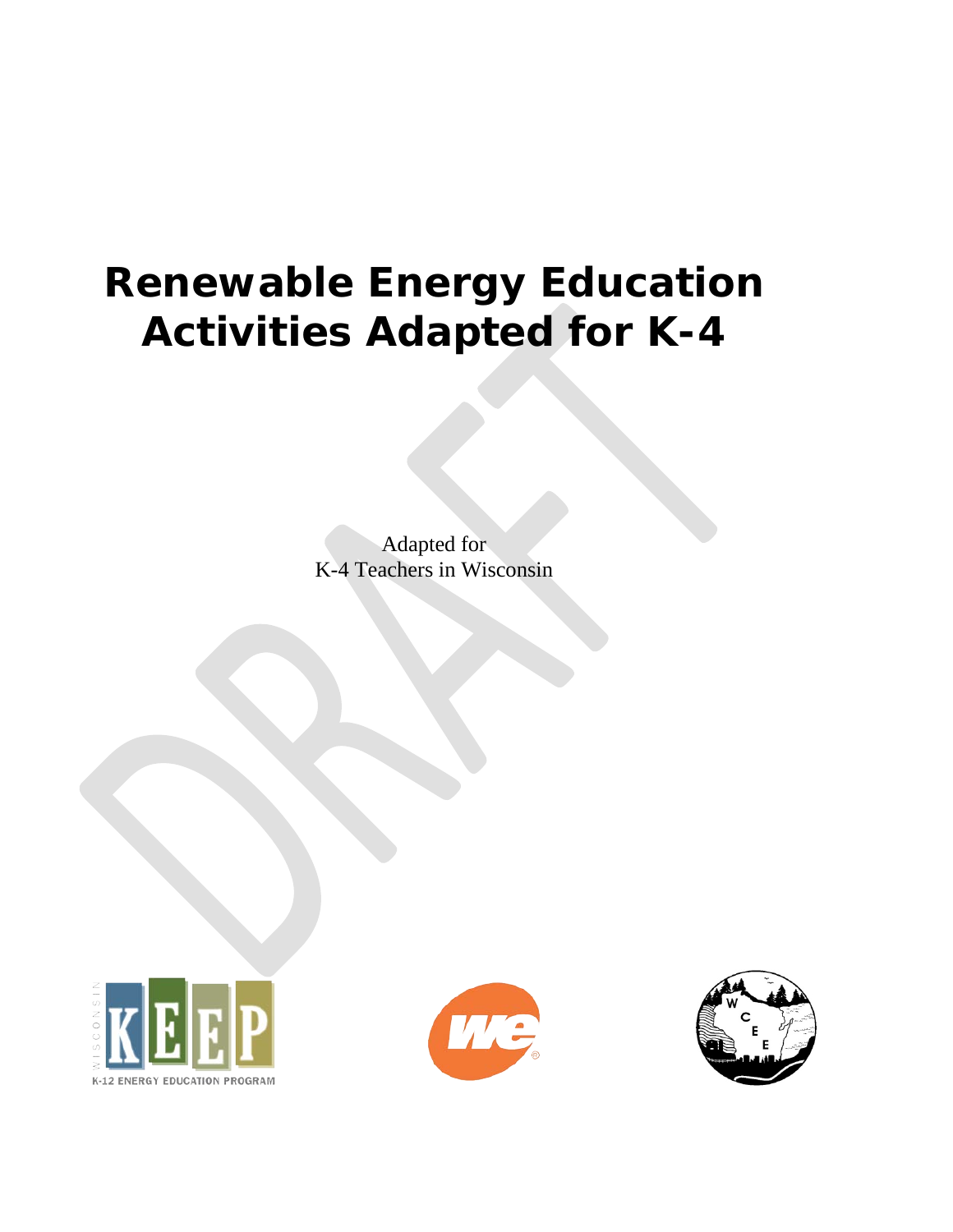### **Renewable Energy Education Activities Adapted for K-4**

*Activities adapted by Janie Besharse and Dria Setter*

| <b>Activity</b>                | <b>Page</b> |
|--------------------------------|-------------|
| Don't Waste Waste (Biomass)    | $2 - 7$     |
| Let it Flow (Hydroelectricity) | $8 - 12$    |
| Schoolyard Breezes (Wind)      | $13 - 22$   |
| Solar Explorations (Solar)     | $23 - 27$   |

#### **The Wisconsin K-12 Energy Education Program (KEEP)**

Copyright ©2011 We Energies and Wisconsin Center for Environmental Education. All rights reserved.

Nothing in this document may be copied or reproduced by any means without the permission of the Wisconsin K-12 Energy Education Program, except for the pages designated with a copy symbol, which may be reproduced without permission for educational use in conjunction with the activities contained herein.



Wisconsin K-12 Energy Education Program (KEEP) Wisconsin Center for Environmental Education Learning Resource Center - 403 University of Wisconsin – Stevens Point Stevens Point, WI 54481 Phone: 715.346.4770 Fax: 715.346.4698 Email: [energy@uwsp.edu](mailto:energy@uwsp.edu) Web: [www.uwsp.edu/keep](http://www.uwsp.edu/keep)



Funding for the adaptation of these activities was provided by We Energies.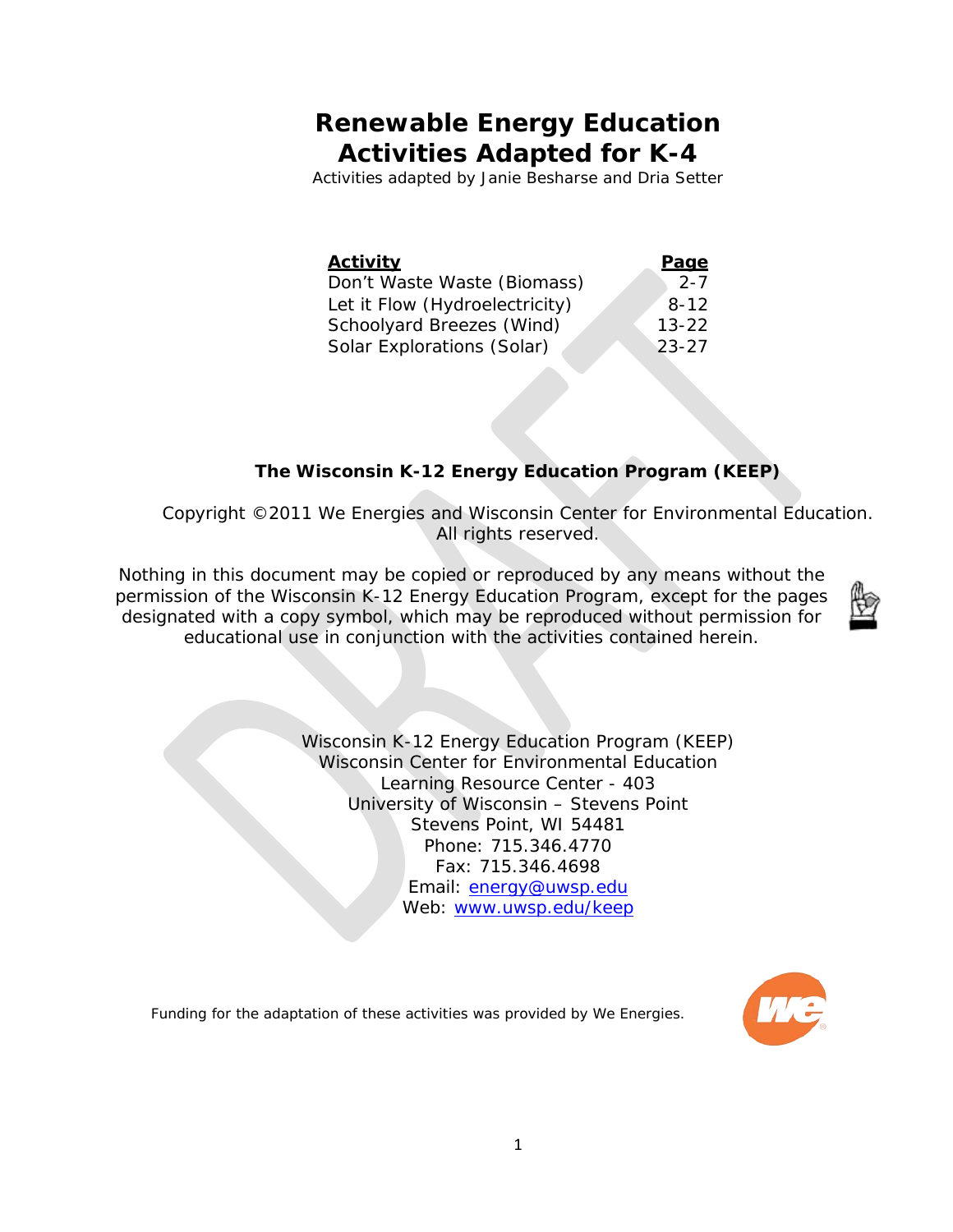# Don't Waste Waste

Adapted from *Biofutures* KEEP Activity Guide pages 25-28 and *Doable Renewables* KEEP Activity Guide pages 94-96.

#### **SUMMARY**

Students "harvest" celery to demonstrate waste accumulation from timber practices and brainstorm uses for the waste products

#### **OBJECTIVES**

Students will be able to

- describe the parts of a tree;
- define biomass;
- identify alternative uses of the wood that is left behind after harvesting; and

• explain how biomass can be used to create energy.

#### **BACKGROUND**

Biomass is defined as any plant-derived organic matter available on a renewable basis, including dedicated energy crops and trees, agricultural food and feed crops, agricultural crop wastes and residues, wood wastes and residues, aquatic plants, animal wastes, municipal wastes, and other waste materials. Biomass can provide energy in the form of electricity, heat, steam, and fuels. Bioenergy is the energy, which can be generated from the use of biomass. Because biomass uses crops that are available on a renewable basis, it is considered a renewable energy source like sun, wind, water, and the heat from the earth (geothermal energy). According to the United States Department of Energy, biomass has been the largest source of renewable energy every year since 2000. Agricultural crops can be grown solely for bioenergy production, or the agricultural by-products can be used to create bioenergy.

According to the Department of Tourism, Wisconsin's history is tied closely with the history of its forests. Before Wisconsin was Grade Level: K- 4

Subject Areas: Science, Math, Environmental Education

Setting: Classroom

Time:

Preparation: 30-60 minutes Activity: One week

#### Vocabulary:

Bioenergy, Biomass, Industrial wood residue

#### Materials:

- Scale (see Getting Ready)
- *Diagram of Tree*

Each group of students will need the following:

- A plastic knife
- Clean disposable gloves for students to use if celery is to be eaten later
- A ruler
- Two large trays
- Calculators (optional)
- Copies of *Don't Waste Waste – Recording Page* (optional)

#### Getting Ready:

Tare the weight of the tray that will be used to weigh the celery so that the weight of the tray is not included in the celery weight.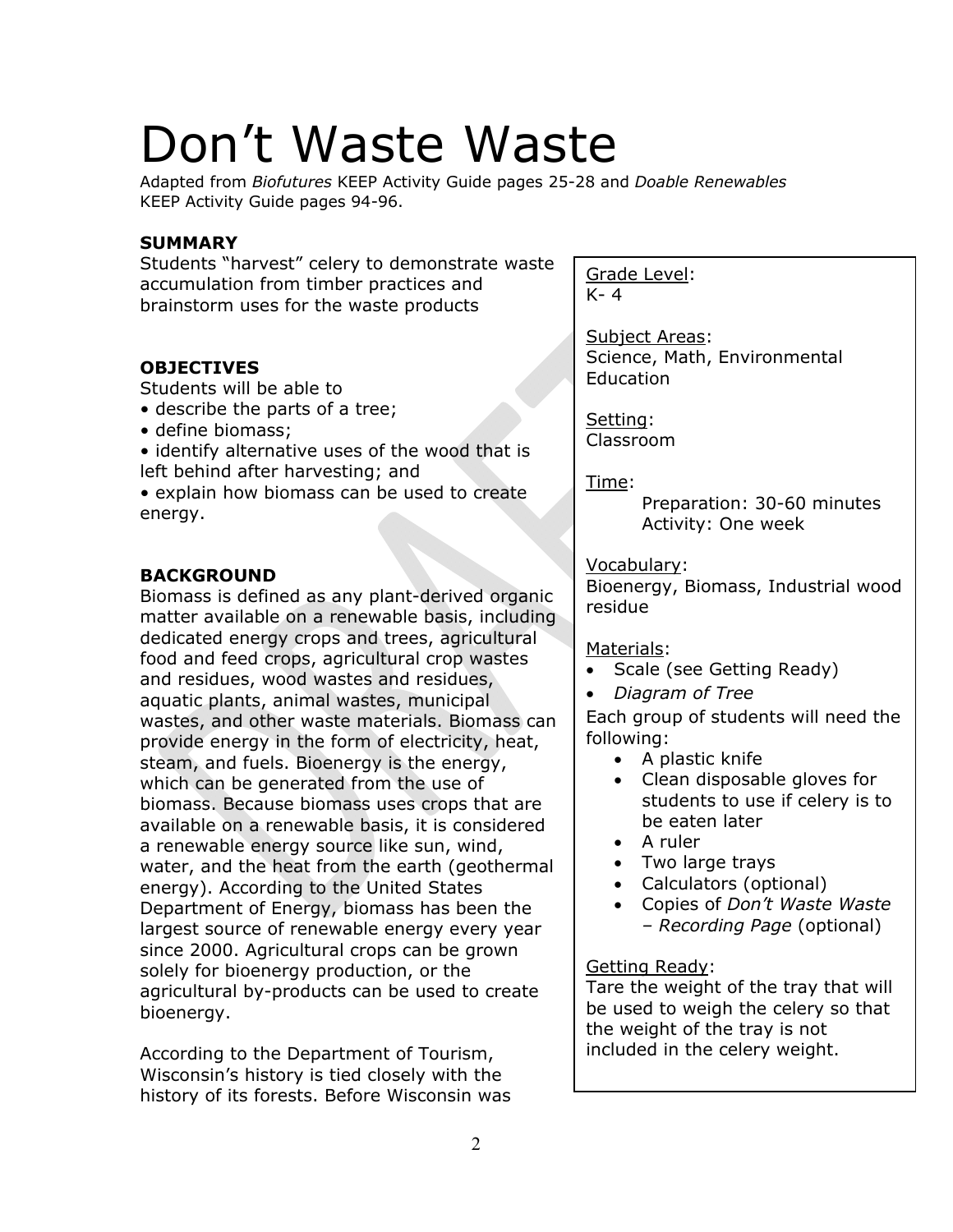admitted into the Union in 1848, approximately 63-86 percent of Wisconsin was covered with forests. Between 1859 and 1930, more than half of Wisconsin's forests were cut down. It is during this time that Wisconsin became a world leader in logging. Since then, many of our forests have been restored, but Wisconsin still generates income from logging and the use of its forests. Forests are used by industry and individuals for various purposes including profit and recreation.

Wisconsin's industrial sector is already using bioenergy from wood wastes and residues. Companies are able to use wood to produce heat (thermal energy) and electricity. According to the United States Department of Energy, the forest products industry uses 85% of the wood waste available to generate heat energy and electricity. Due to technological improvements, the amount of wood wasted when converting a log into a product has greatly improved. Some companies generated over half of their energy from biomass. Industrial wood residue or wood waste is any part of the tree that is not used for the primary product such as paper or timber. This can include leaves, branches, stumps, or any other part of the tree that is determined unusable by the company. Sawdust and woodchips can also be utilized to generate bioenergy. The wood residue can be used to heat a substance such as water or air. This heated water or air can then be used, for example, to maintain the temperature of an on-site kiln used for drying the wood products. Wood residue can also be burned to create steam, which then turns a turbine and creates energy.

NOTE: This activity calls the wood left after logging "waste." That "waste" is actually a very important part of the ecosystem. The organic materials such as leaves, branches, and twigs that remain after a harvest act as shelter for some animals. This material also decomposes as it lies on the forest floor and nutrients are released into the soil, making it better suited for the current trees and the trees to come in future years.

#### **PROCEDURE**

- 1. Show *Diagram of Tree*. Identify the roots, trunk, branches, and leaves with the class. The **roots** of the tree are mainly underground and collect nutrients and water from the soil. The **trunk** is the main stem of the tree and provides support for the tree as it grows taller. The **branches** are limbs or offshoots from the trunk of the tree that carry nutrients to various parts of the tree. The **leaves** collect sunlight and carbon dioxide from the air.
- 2. Discuss how humans use the parts of a tree and how we get woods from the trees. Discuss the roles of foresters in harvesting trees for lumber, paper, and other uses. Make sure students understand terms such as logs and lumber.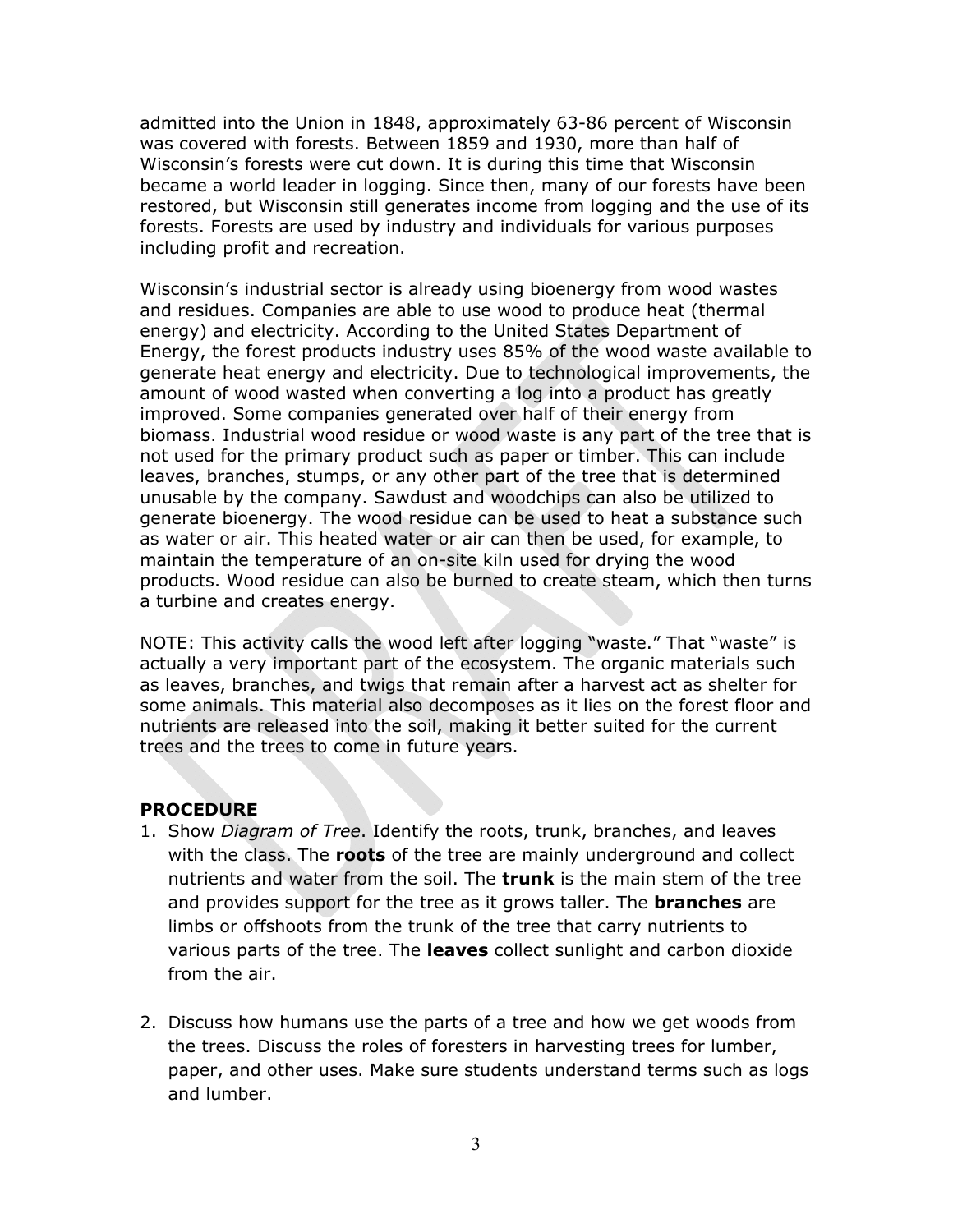- 3. Show students a piece of celery, and compare the celery stalk to a tree. Identify parts of a tree on the celery stalk. List the parts of a tree and use a stalk of celery to show those parts. Draw the tree on the board as the students name the parts of the tree.
- 4. Divide the class into groups of two to four students each. Tell them that each team is a group of foresters (they can create a name for their company if they want), and their job is to produce "logs" for lumber.
- 5. Show students a model cut piece of celery that they should reproduce. Discuss the importance of making sure the logs are even and of the same size. Older students can weigh their celery and predict how much "lumber" they will produced (e.g., how many grams).
- 6. Hand out a bunch of celery to each group of students along with a ruler, plastic knives, and trays. Knives should be given to the parent helper or student buddy for safety reasons. Students should cut straight pieces of celery that are three inches (7.6 cm) long. Walk around the room making sure the pieces are straight and accurately measured. Instruct the groups to put their cut pieces on one tray and the leftovers on another.
- 7. After students have produced their lumber, ask them how much of the celery bunch they used (they can classify their assessment into "all," "most," or "some"). Provide more advanced students with the *Don't Waste Waste – Recording Page* and demonstrate how to use the scale to read weight in grams (explain that the scales are adjusted so that the weight of the tray is not included in the weight of the celery).
- *8.* Point out that the groups successfully produced lumber, but what about the waste/leftovers? Have the class list the parts of a tree were leftover as a result of timber production (leaves, branches, bark, roots). Ask students to compare the amount of leftovers to amount that was "logged." Which do they think there is more of? More advanced students can weigh their "leftovers" and enter the weight in grams in the *Don't Waste Waste – Recording Page.*
- 9. Explain that the waste from industrial use of timber is called industrial wood residue and is a form of biomass. Review the term biomass (see Background and Glossary) Ask the class to list what they think happens or should happen to this waste material, noting if they mention using the biomass as an energy source (e.g., burning for heat). Introduce the term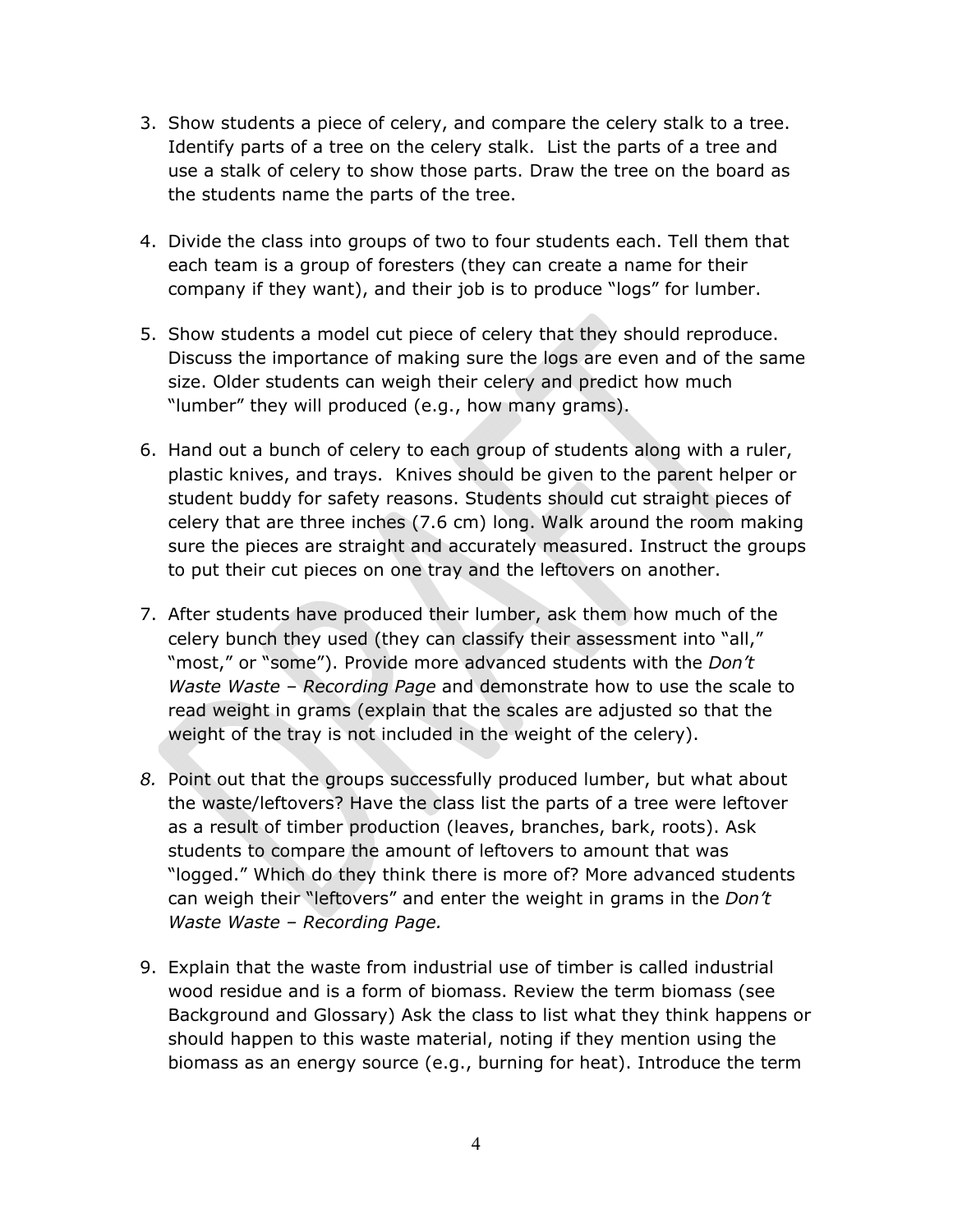bioenergy and explain its role in industrial energy production (see Background).

10.Discuss how the class might use their celery "logs" as well as the leftovers. If students used gloves and the work area is clean, the celery may be eaten. Otherwise, encourage students to compost the celery reviewing how biomass is recycled into soil and reused. Relate this to actual forests and forestry, noting that wood not used by the timber company is not really wasted, even if it is left on the forest floor. As it decomposes, it adds valuable nutrients that are important to the ecosystem. Ask students if they can think of a new term for this wood. Examples include: secondary materials, wood residue, co-products.

#### **ASSESSMENT**

- Were students able to relate celery logs and leftovers to an actual tree and forestry lumber and biomass?
- Can students define biomass?
- Can students provide ideas for how to use leftover wood from a harvest? Do they include energy among their ideas?

#### **EXTENSION**

Take students on a field trip to a local company who utilizes wood products (paper company, timber company) and uses biomass energy or invite a representative from that company to come to the classroom to discuss how they use biomass as an energy source.

Have students explore the Internet and other sources to learn more about the use of industrial timber waste for bioenergy. Ask students why it is both good to list benefits and bad to use drawbacks of using timber waste for energy.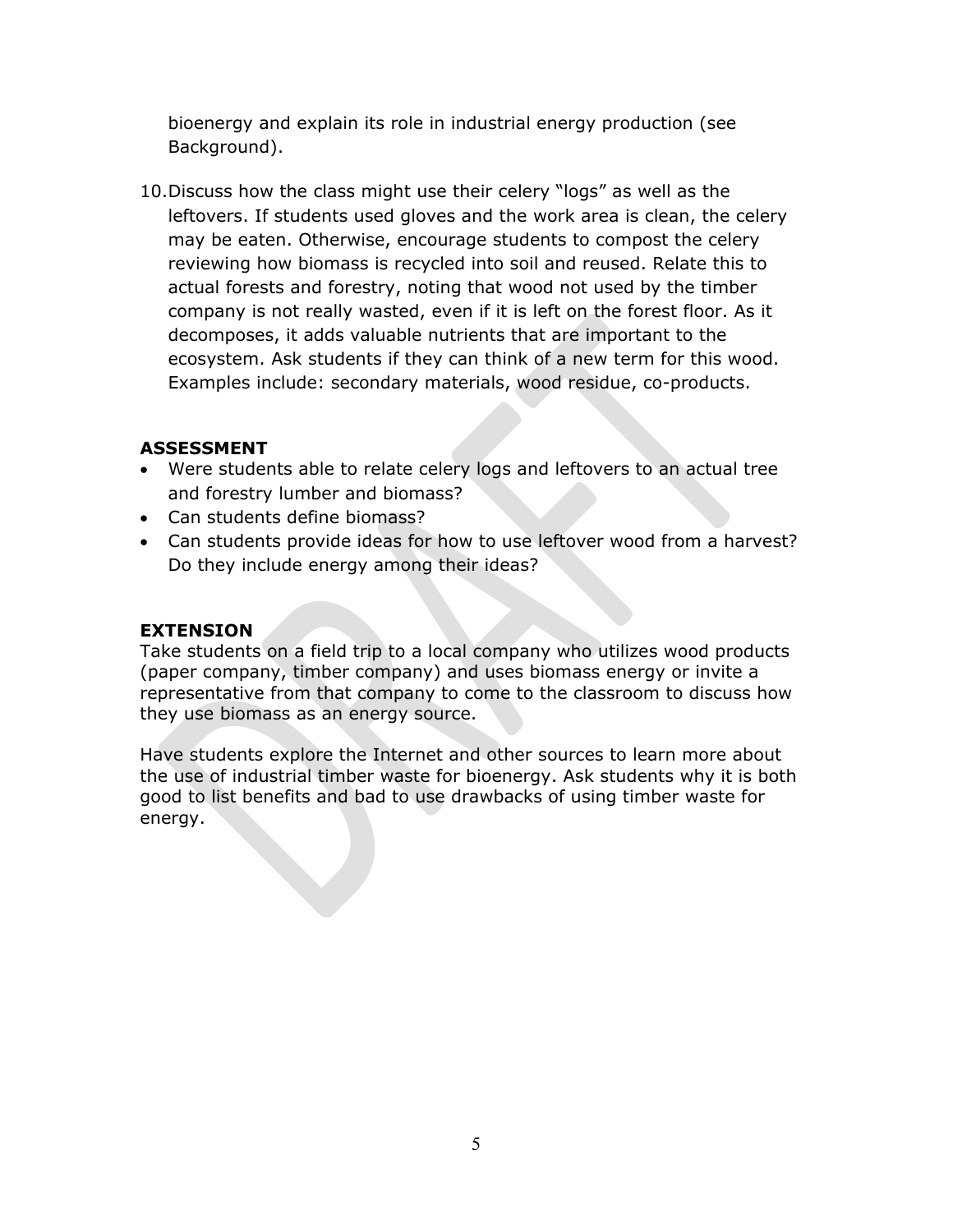|  |  |  | <b>Don't Waste Waste Recording Page</b> |  |
|--|--|--|-----------------------------------------|--|
|--|--|--|-----------------------------------------|--|



**Forester Team Name:** 

 $\overline{\phantom{a}}$  , where  $\overline{\phantom{a}}$  , where  $\overline{\phantom{a}}$  , where  $\overline{\phantom{a}}$ 

**What is the total weight of your tree (celery bunch) in grams?**

**Predict and then circle the word that tells how much of your "tree" is useable as logs.** 

**Allen** 

| All | Most | Half | Some | None |
|-----|------|------|------|------|
|     |      |      |      |      |

**Predict and then circle the word that tells how much of your "tree" is left and available for other uses.** 

All Most Half Some None

**Cut the celery stems into straight "logs" that are three inches (7.6 cm) long.** 

**Put the "logs" in one tray and the waste/leftovers in another tray. Weigh the tray of cut logs.** 

Weight of celery logs: \_\_\_\_\_\_

**Subtract the weight of the celery logs from the weight of the total celery bunch.** 

Weight of celery available for other uses: \_\_\_\_\_\_\_\_\_\_\_\_

**Were your predictions (questions 2 and 3) correct? Yes No (Circle the correct response)** 

 $\overline{\phantom{a}}$  , and the contract of the contract of the contract of the contract of the contract of the contract of the contract of the contract of the contract of the contract of the contract of the contract of the contrac

\_\_\_\_\_\_\_\_\_\_\_\_\_\_\_\_\_\_\_\_\_\_\_\_\_\_\_\_\_\_\_\_\_\_\_\_\_\_\_\_\_\_\_\_\_\_\_\_\_\_\_\_\_\_\_\_\_\_

**What can the leftovers of trees be used for?** 

**What can the celery leftovers and logs be used for?**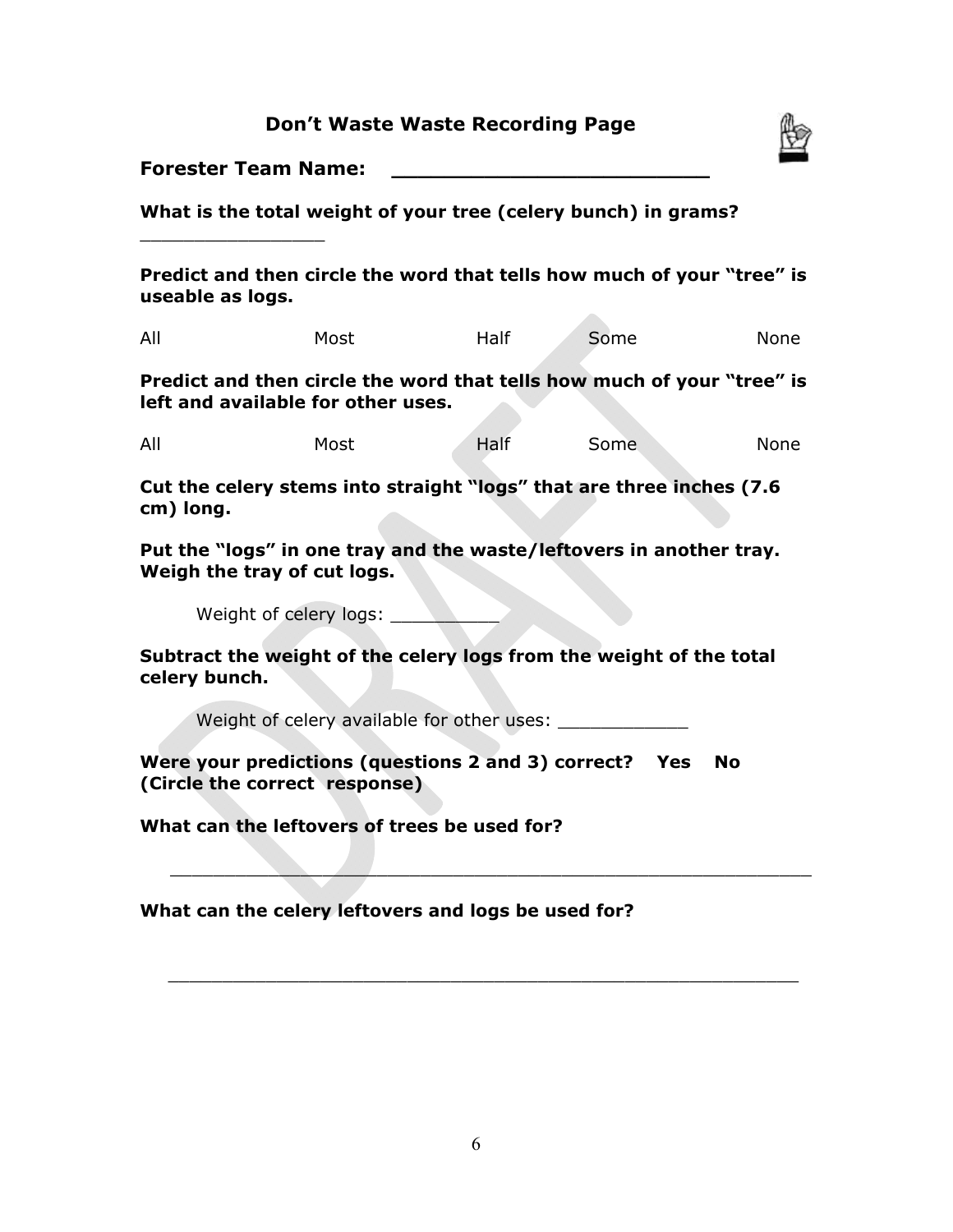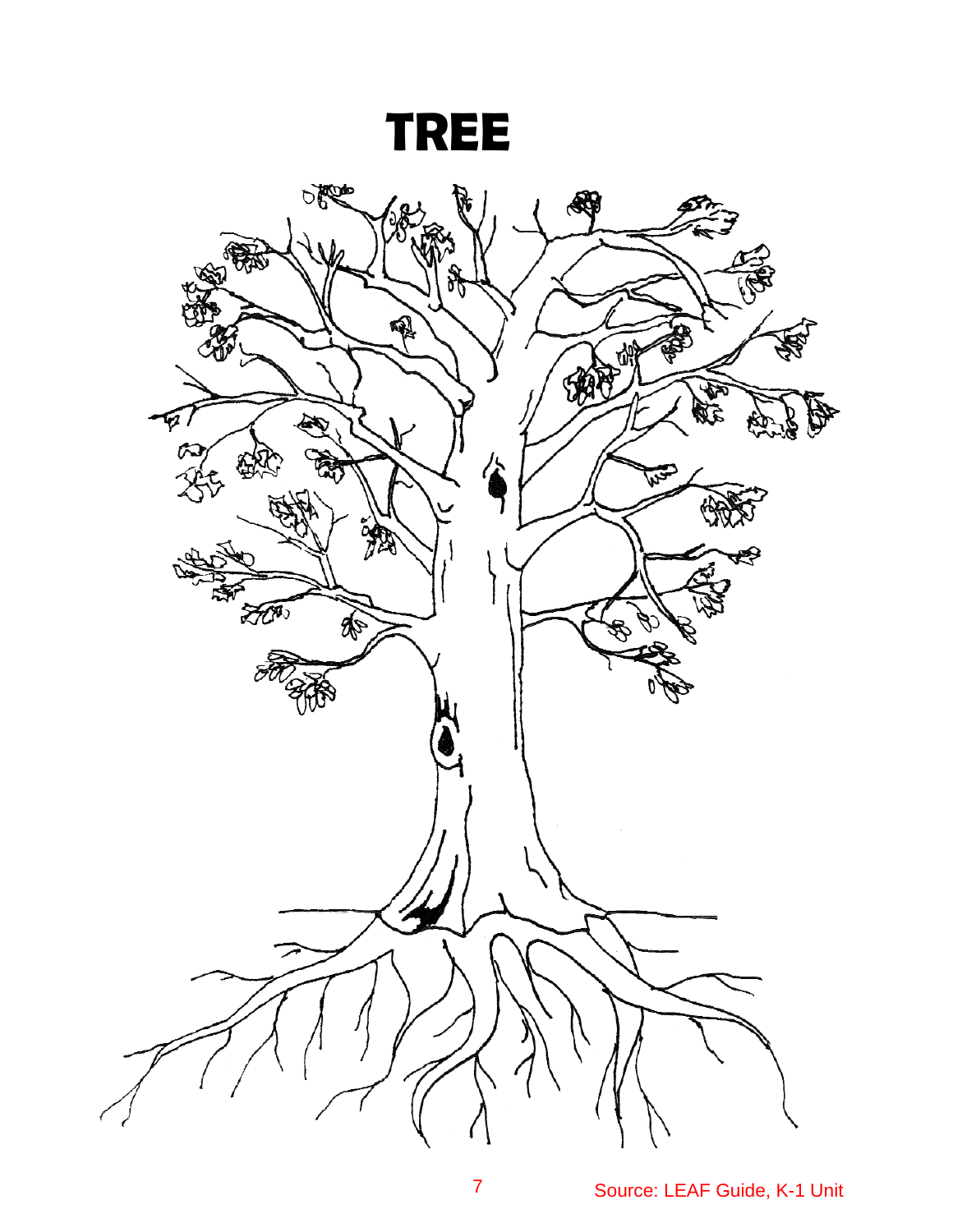# Let It Flow

Adapted from *Renewable Energy Education for Kids We Energies Activity Guide*, pages 20-22 and *Working Water (Doable Renewables* activity guide*: page 69).* 

#### **SUMMARY**

Students make model dams out of quart milk cartons, experimenting with water heights and flow openings to explore the kinetic energy of water.

#### **OBJECTIVES**

Students will be able to

- compare flow rate of various sized doors of dammed water and height of water;
- Describe how potential energy is stored in water;
- Explain how water can be used to move things (do work).

#### **BACKGROUND**

Water constantly moves through a vast global cycle. The sun evaporates the water from lakes and oceans. The water forms clouds and precipitates as rain or snow, and then flows back to the lakes and oceans. As water travels through the water cycle, it has potential and kinetic energy. When it is stored in a lake or behind a dam, it has potential energy. When it is flowing it is kinetic. Humans have learned to tap into water's potential and kinetic energy to do work, including generating electricity through hydroelectric dams.

Hydropower is a source of renewable energy and accounts for 80 percent of the nation's renewable electricity generation. The United States is the second largest producer of hydropower in the world; Canada is the largest producer. One fifth of all power generated in the world is hydropower.

Wisconsin residents have used hydropower for many years. Dams provide power by harnessing the kinetic energy of the water as it falls over the dam. Moving water can be used to do work because its potential energy changes to kinetic energy. For example, when holes in a container

Grade Level: K-4

Subject Areas: Science, Math, Art, Social Studies

Setting: Outdoors or in the classroom

#### Time:

Preparation: Time to gather and organize materials for groups and demonstrations

Activity: Two sessions of 30 minutes each

#### Vocabulary

Hydroelectric energy, energy, work, potential energy, kinetic energy

#### **Materials**

- A water source
- Pictures of natural and built dams

Dam experiment materials:

- 1 cardboard quart milk/juice carton
- 1 plastic container to catch water stream if inside classroom
- Copies of *Water Flow Observation Table*
- pencil
- scissor
- ruler
- magic marker
- nickel

Note: Older students can work in groups and each group will need a set of materials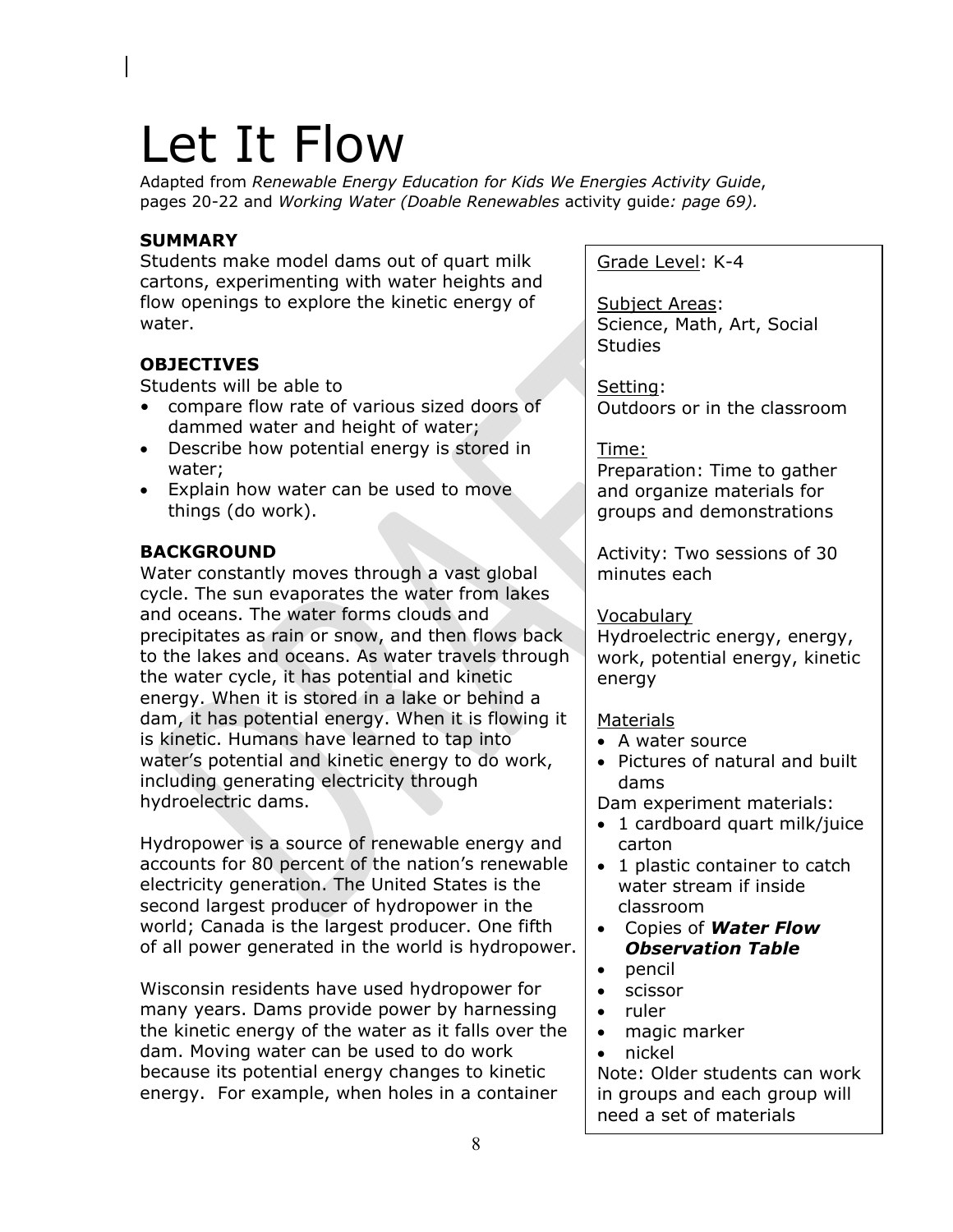allow water to escape, the water's potential energy becomes kinetic energy. The energy generated by water can be transferred to other objects, causing them to move and thus accomplish work (such as over a turbine or into a lock).

Today, hydroelectric dams are built of concrete and steel across large rivers to hold water back in large reservoirs. When a gate is opened, the water falls over a large wheel, or turbine, causing the wheel to turn. The wheel or turbine is connected to the electric generator, which produces electricity.

Visit the KEEP Web site to view a map of Wisconsin's dams.

#### **Getting Ready**

Prepare milk carton as follows (students in grades 3 and 4 can prepare their own cartons when ready to experiment):

Mark and label lines indicating "Full," "Half Full," and "Almost Empty" on the side of the carton as follows:

- Almost Empty: one inch (2.54 cm) from the bottom
- Half full: around 4 inches (about 10 cm) from the bottom
- Full: 7.5 inches (19 cm) from the bottom or where the closing fold begins

Use a pen or pencil to poke a small hole poked below the "almost empty" line about ½ inch (about 1 cm) from the bottom.

For preliterate students add images to the *Water Flow Observation Table*  as needed. For example, add a question mark "?" to the guess rows, an eyeball to the "observation" rows.

#### **PROCEDURE**

#### **Orientation**

Pour water out of a milk jug at different speeds and quantities. Help students to qualify fast, medium, and slow. Review student understanding of full and empty as needed. Also make sure they notice how quantity of water affects the speed.

Ask students if they have ever seen a waterfall in nature or on television. How is the waterfall like the water pouring out of the jug? Imagine what it might feel like under the fall of the water. What could the force of the falling water make happen?

#### **Steps**

Note: This activity is a demonstration. Older students can conduct the experiment in groups.

1. Show pictures of hydroelectric dams as well as diagrams of how the dams work. See Resources for list of online sources of diagrams. Help students identify the role of dams in generating power. Students should be able to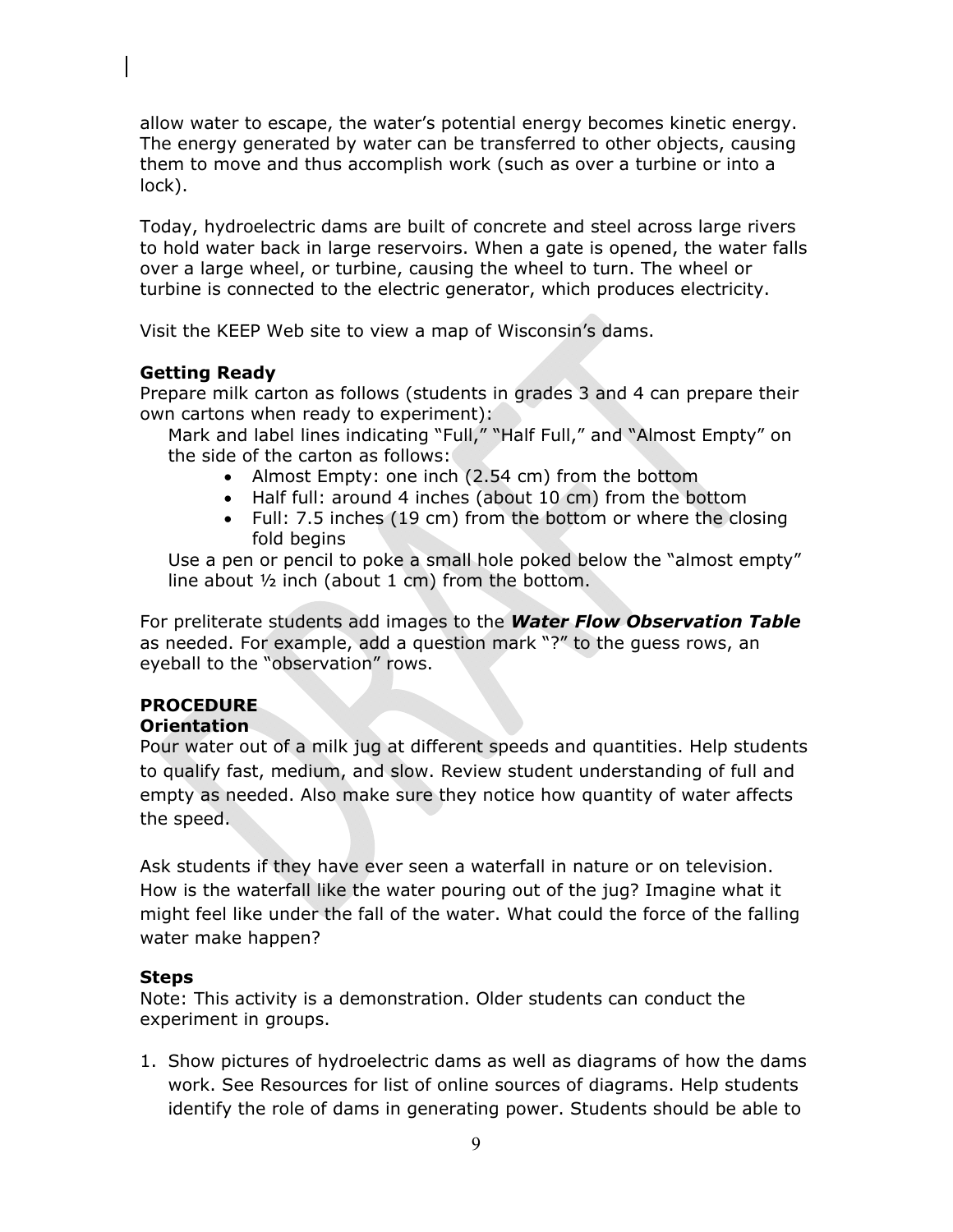see that water is blocked in one area (behind the dam) and then allowed to fall down—generating power involves capturing some of the energy from the falling water. Greater water flows, along with other factors like water level, create more electricity.

- 2. Hand out copies of *Water Flow Observation Table*. Explain that the form will be used for them to make guesses (predictions) and observations. Discuss the idea that scientists are not always correct. It's okay for a hypothesis to be incorrect.
- 3. Show students the prepared demonstration milk carton with the small hole and explain that they will make pretend dams like this one to conduct experiments. Make the analogy that this is like a dam. Water flowing out can be used to do work.
- 4. Ask students if they think water will flow out at the same rate when a carton is full compared to when it is half full and almost empty. Have them make a guess at which level water will flow the fastest. Discuss how they can record their guesses on the *Water Flow Observation Table*. Depending on student age levels and competency they can use words, drawings or symbols (e.g., the words fast, medium, slow; the letters F, M, S; large, medium, and small arrows; illustrations of big, medium, and large rain drops). Students record their hypotheses under Experiment 1 on the Water Flow Observation Table
- 5. Students prepare their cartons and run the experiment observing the water flow as the carton drains. Students record the results of their experiment
- 6. Ask students if they think larger holes will make a difference in the flow rate. Show the students how to increase the size of the hole by using a magic marker to trace around a nickel placed over the small hole and cutting the circle out to make a larger door. Will the results still be the same? Students write their hypothesis on the table. Students conduct the experiment and record their results on the *Water Flow Observation Table*
- 7. Explain that the water in the carton is stored water and has the potential to do work. When the water is released, it can be used to do work (move objects over a distance). Introduce the term Kinetic energy and compare to Potential energy. Use the water flowing out of the cartons to wash items down a sidewalk or to spin a turbine on a pinwheel. Discuss how flowing water is harnessed by hydroelectric dams to produce electricity (see **Background**).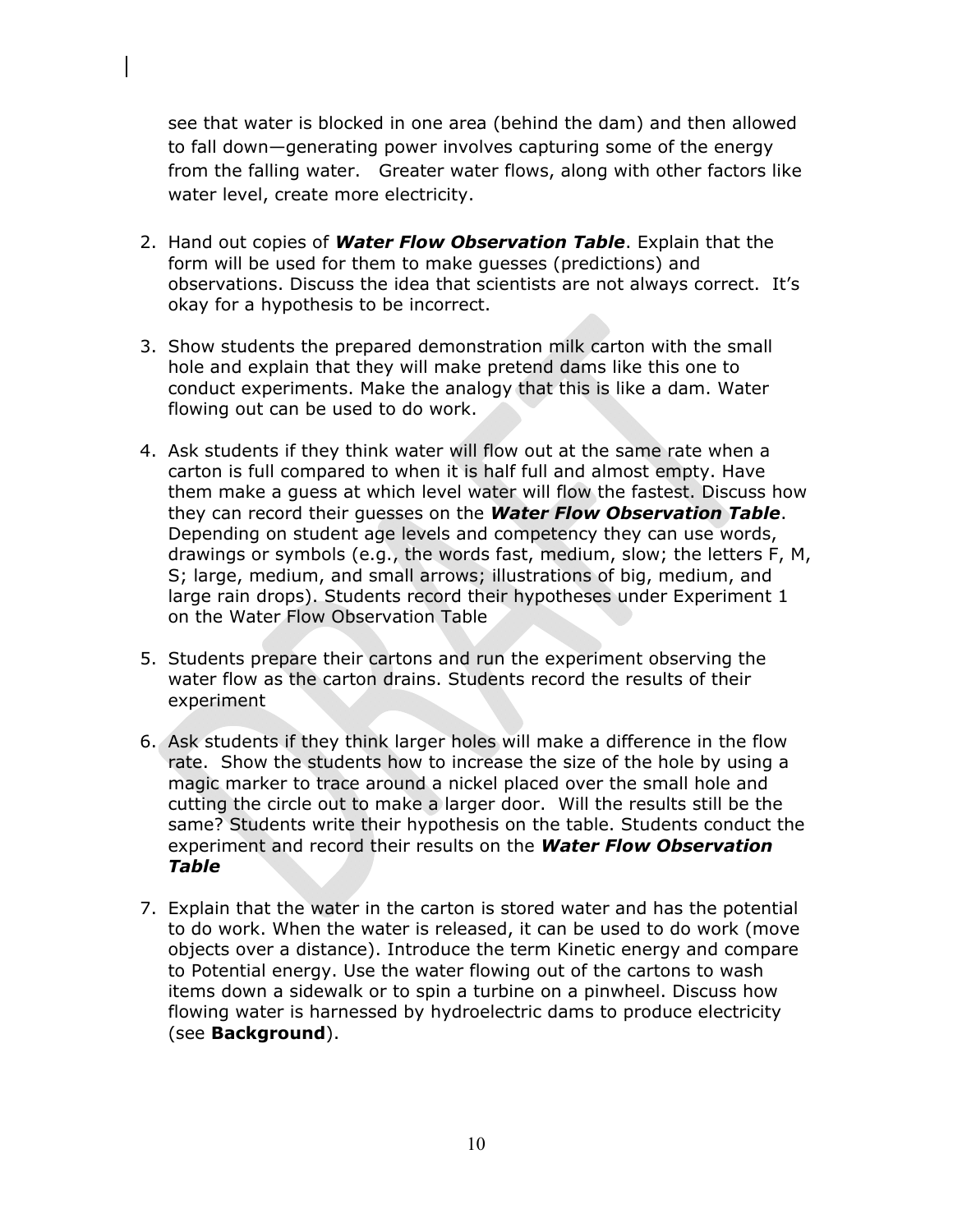#### **ASSESSMENT**

Relate the water flowing out of the carton to a dam. Explain how a dam traps water and creates flow to move objects, such as a turbine. Ask students which hole and hole size of the carton they would use to move something the most?

#### **EXTENSIONS**

- Students might time the flow of water from "full" till the stream stops flowing. What sized opening would a dam operator need when a greater amount of water was needed to do more work (make more electricity)? What sized opening might allow water to work (produce electricity) for a longer time at a constant rate?
- To lead students to conduct additional independent investigations ask, "What happens to the water flow if either sized hole is made at the "half full" or the "full" mark?

#### **RESOURCES**

How it works, USGS Water Science for Schools:<http://ga.water.usgs.gov/edu/hyhowworks.html>

Mill, David MacAulay. Houghton Mifflin, New York, NY (1983).

The Magic School Bus and the Electric Field Trip, Joanna Cole. Scholastic Inc., New York, NY (1997).

In Appleton, WI, visit The Hearthstone, the world's first hydroelectricrun home, and plant replica. Visit [www.focol.org/hearthstone](http://www.focol.org/hearthstone) to find out more.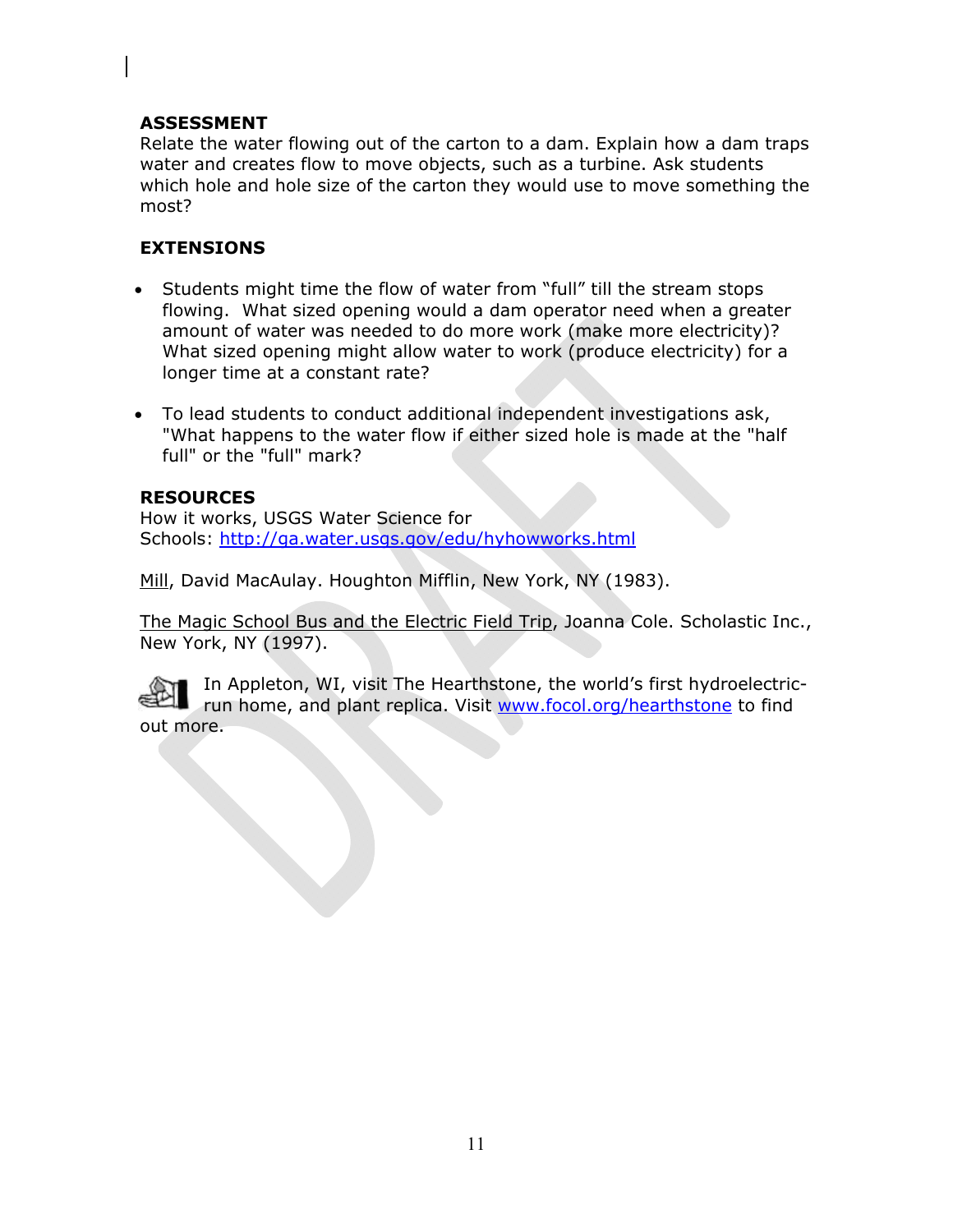| ł |
|---|
| J |
| ١ |
|   |
|   |
|   |
|   |
|   |
| ï |
| J |
|   |
|   |
|   |
|   |
|   |
|   |
|   |
|   |
|   |
|   |
|   |
|   |
| I |
|   |
|   |
|   |
|   |
|   |
|   |
|   |
|   |
|   |

 $\overline{\mathbf{a}}$ 

| Щ<br>AMOUNT OI<br>WATER |                             |                             |
|-------------------------|-----------------------------|-----------------------------|
|                         | Experiment 1: Small<br>hole | Experiment 2: Large<br>hole |
| Full                    | Guess:                      | Guess:                      |
|                         | Observation:                | Observation:                |
| Half Full               | Guess:                      | Guess:                      |
|                         | Observation:                | Observation:                |
| Almost Empty            | Guess:                      | <b>Guess:</b>               |
|                         | Observation:                | Observation:                |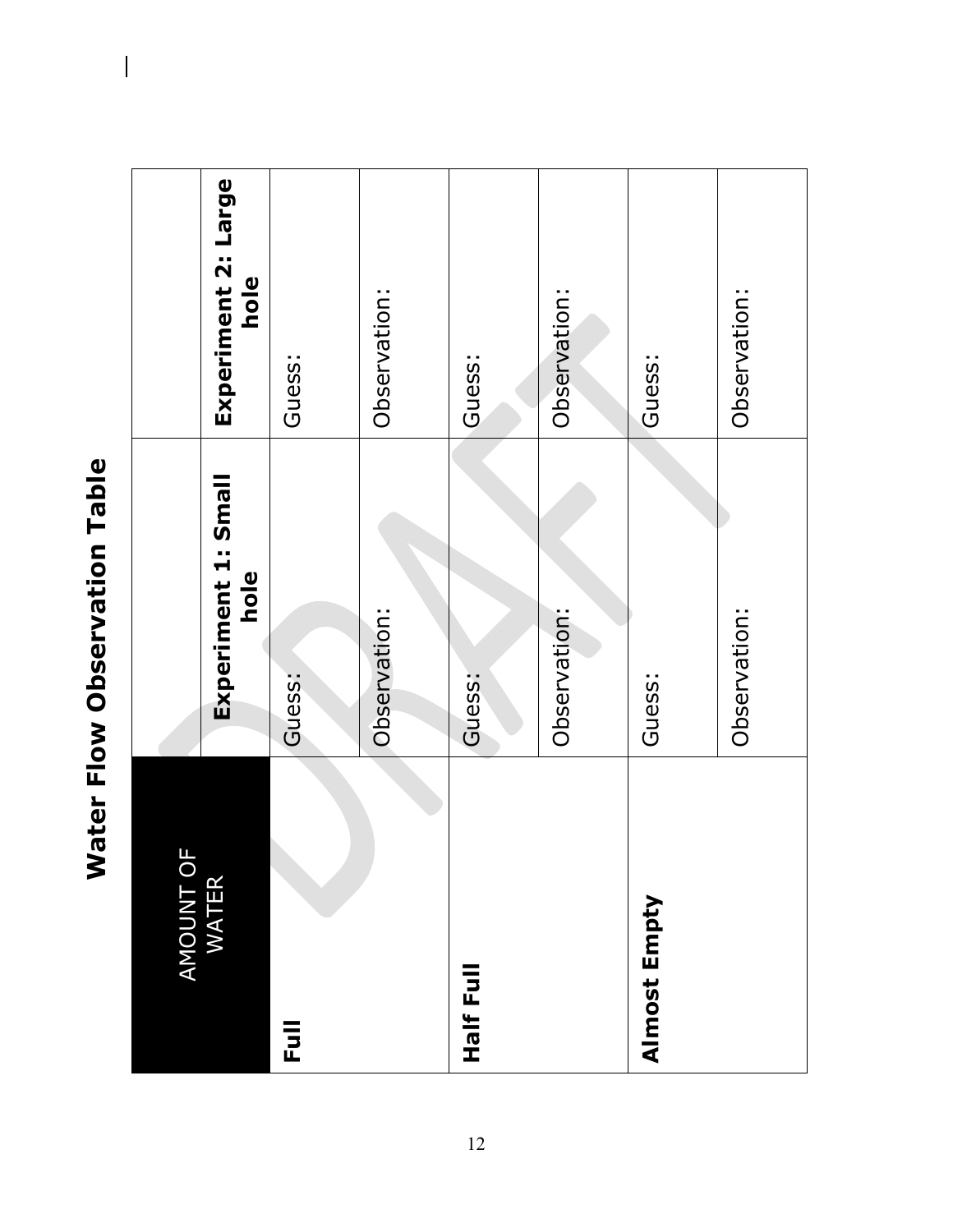# Schoolyard Breezes

Adapted from *Know the Flow of Energy in Your School* KEEP Elementary Supplement pages 24-32.

#### **SUMMARY**

Students build and use simple wind measurement instruments to record air movements in their schoolyard.

#### **OBJECTIVES**

Students will be able to observe and measure the wind outdoors.

#### **BACKGROUND**

Please read the background information found in the activity "*Where the Wind Blows*" on pages 62-63 in the Doable Renewables Supplement.

#### **PROCEDURE**

#### **\*General K-2 Instructions:**

*All activities should be done as a demonstration. Recording Sheet and Energy Log should be done as a class activity.*

#### **\*General Instructions for Grades 3 & 4:**

**1.** Ask for students' ideas about wind and about how to observe wind activity. Help students narrow their observations to direction and speed. Tell students they are going to act as weather people and record and report on the wind in their schoolyard using a variety of simple wind tools that measure direction and speed. Tools for measuring wind direction include a pinwheel and an anemometer. A protractor wind speed indicator measures the speed at which the wind is blowing.

**Grades 3-4**: The directions for the protractor wind speed indicator may be found at [www.nauticus.org/activities/pon/pon\\_pingponganem.htm](http://www.nauticus.org/activities/pon/pon_pingponganem.html)l.

Grade Level: K-4

Subject Areas: Earth and Physical Science, Language Arts, Math, Art, Social Studies

Setting: Various stations set up throughout the schoolyard

Time:

Preparation: 20 minutes Activity: 50-minute period for each outdoor visit

Vocabulary:

Anemometer, Temperature, Thermal, Wind, Wind vane

Materials:

- **Wind Scale Chart**
- Box Fan

• Material to construct wind instruments (see **Wind** 

**Instrument Construction**)

• **Journal** and writing implements

• **Schoolyard Breezes Recording Sheet** (optional – see example)

• Weather thermometer set up at each weather station (optional)

• Compass (optional)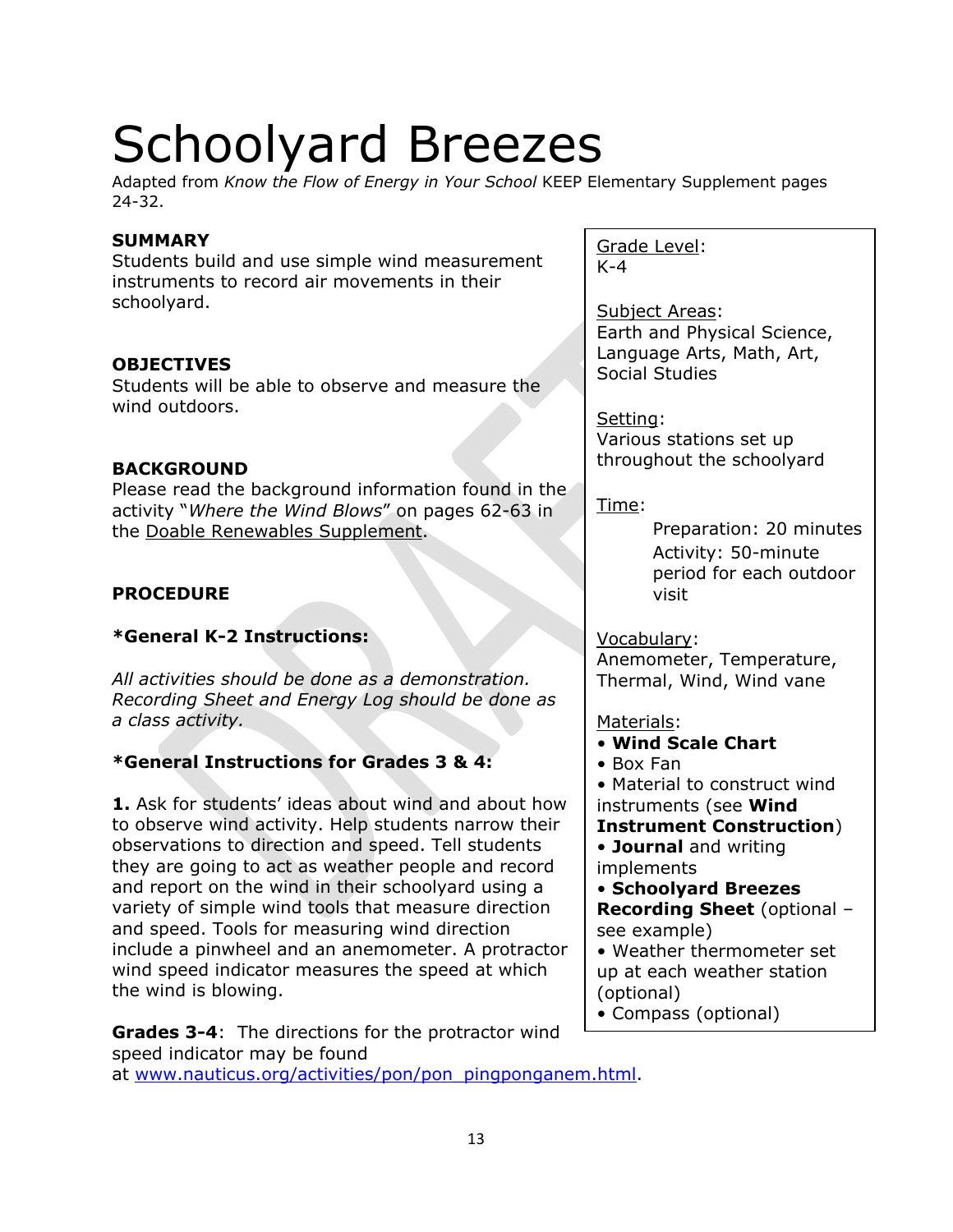**2.** The wind scale can be adapted for young students by using calm, gentle, moderate, and strong to replace numbers that measure the wind in miles per hour. Younger students might also want to use the wind chimes made in the "**Wind Chime Rhapsody"** activity, "What the Wind Does for Me" on page 23 in *Know the Flow of Energy in Your School*.

**3.** Have a prototype of the weather instruments made up and available for students to observe. Students should generate ideas about what they think each tool measures and why measuring that property of wind is important.

**4.** Review the direction orientations with students (north, south, east, and west). NOTE: To help younger students understand directions, you might want to orient them to a landmark in the schoolyard, such as a tree or a building.

**5.** Model the wind direction tools and the wind speed tools to the class. Use a box fan at about 10- 20 feet from students to help identify the wind speeds of calm (off), gentle (low speed), moderate (medium speed) and strong (high speed). Then introduce the "**Wind Scale Chart**" on page 23 in *Know the Flow of Energy in Your School*. It might be helpful to create student sheets to ensure that everyone is following the same method of recording (see **Schoolyard Breezes Recording Sheet** and **Journal**).

**6.** Divide the class into groups and assign each group to different locations around the schoolyard (four to five weather stations are recommended). Instruct each group to make one wind direction instrument and one wind speed instrument at their location. You may find it better to return to the classroom to make the instruments.

Grade 3 and 4 students will enjoy making the protractor wind speed indicator (see link at #1) if they have made the anemometer in grades K-2 and either the "Wind Direction Indicator" page 20, or the "Wind Vane" on page 21.

To instruct the students in how to make the protractor, model the construction of the protractor wind speed instrument and the marking of the mph designations or descriptive words on the protractor. It is important that students use the length of string indicated in the directions.

**7**. Repeat the wind measurements daily throughout the week. If possible, do the measurements two to three times a day. Students can record their findings in the **Schoolyard Breezes Recording Sheet** and their **Journal**.

**8.** At the end of the week students should look back through the **Journal** and discuss their findings. Did they notice any patterns in the wind? Is it windier during certain times of the day or under certain weather conditions?

**9.** Once students have measured the wind patterns and speed around the schoolyard have them present to the class a mini weather report with the data they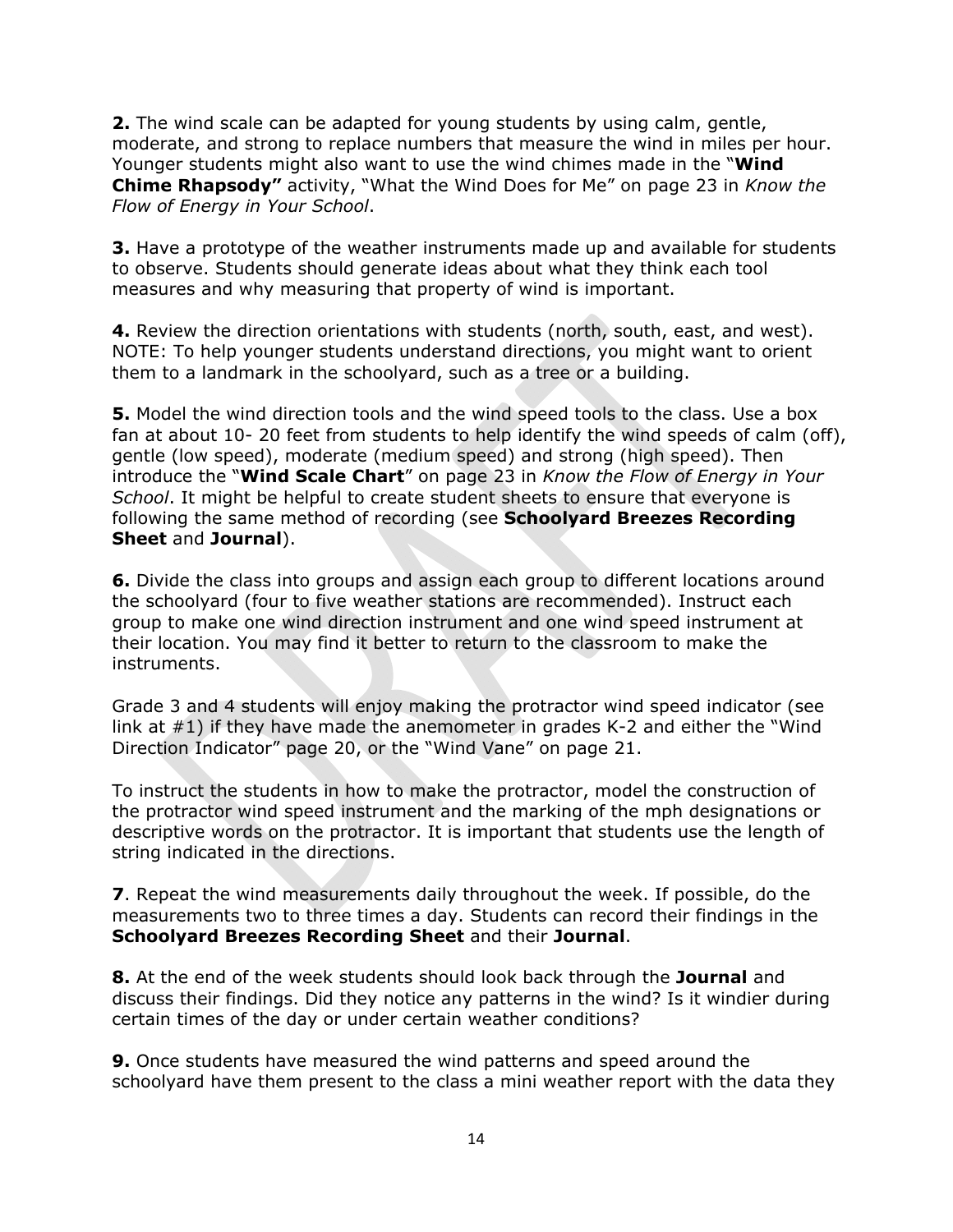have gathered in their **Journal**. They can also diagram the schoolyard to note wind patterns according to their **Journal**.

#### **ASSESSMENT**

• Have students identify and construct various simple wind-measuring devices and accurately explain what wind property each instrument measures.

• Have students log simple wind measurements and report their findings to the class.

• Have students diagram the wind patterns around the schoolyard and think about where they could stand to either feel the wind or stay sheltered from it.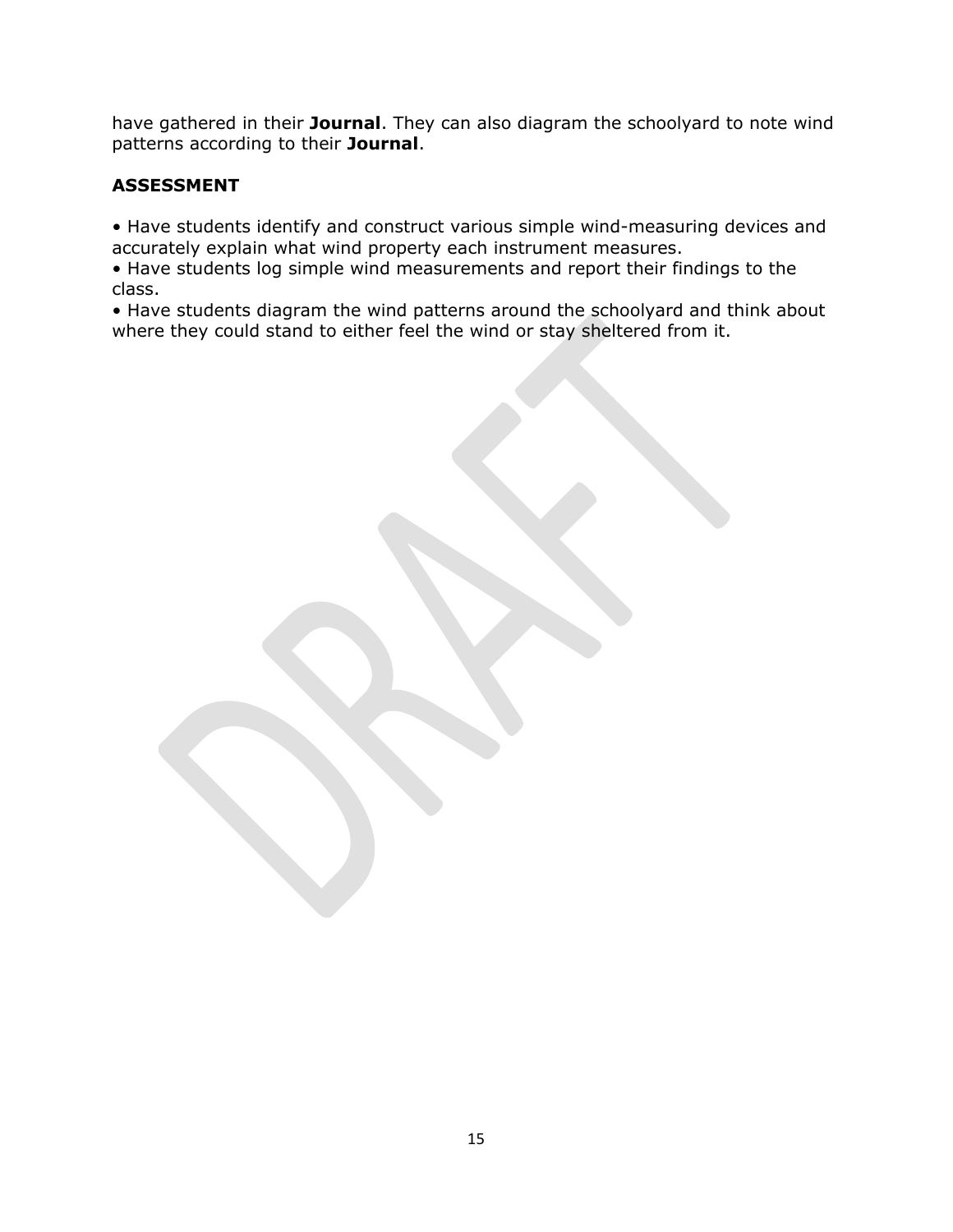## **Schoolyard Breezes Recording Sheet**



**Weather Station #\_\_\_\_ Measuring Tool \_\_\_\_\_\_\_\_\_\_ Date \_\_\_\_\_\_ Time** 

Diagram of Schoolyard and Weather Stations

 $\widehat{\mathbb{U}}$ **N**

**\_\_\_\_\_\_** 

|                        | Circle one                  |
|------------------------|-----------------------------|
| <b>Wind Direction</b>  | E<br>S<br>W<br>N            |
| Wind speed             | Calm Gentle Moderate Strong |
| Temperature (optional) |                             |
| Cloud cover (optional) |                             |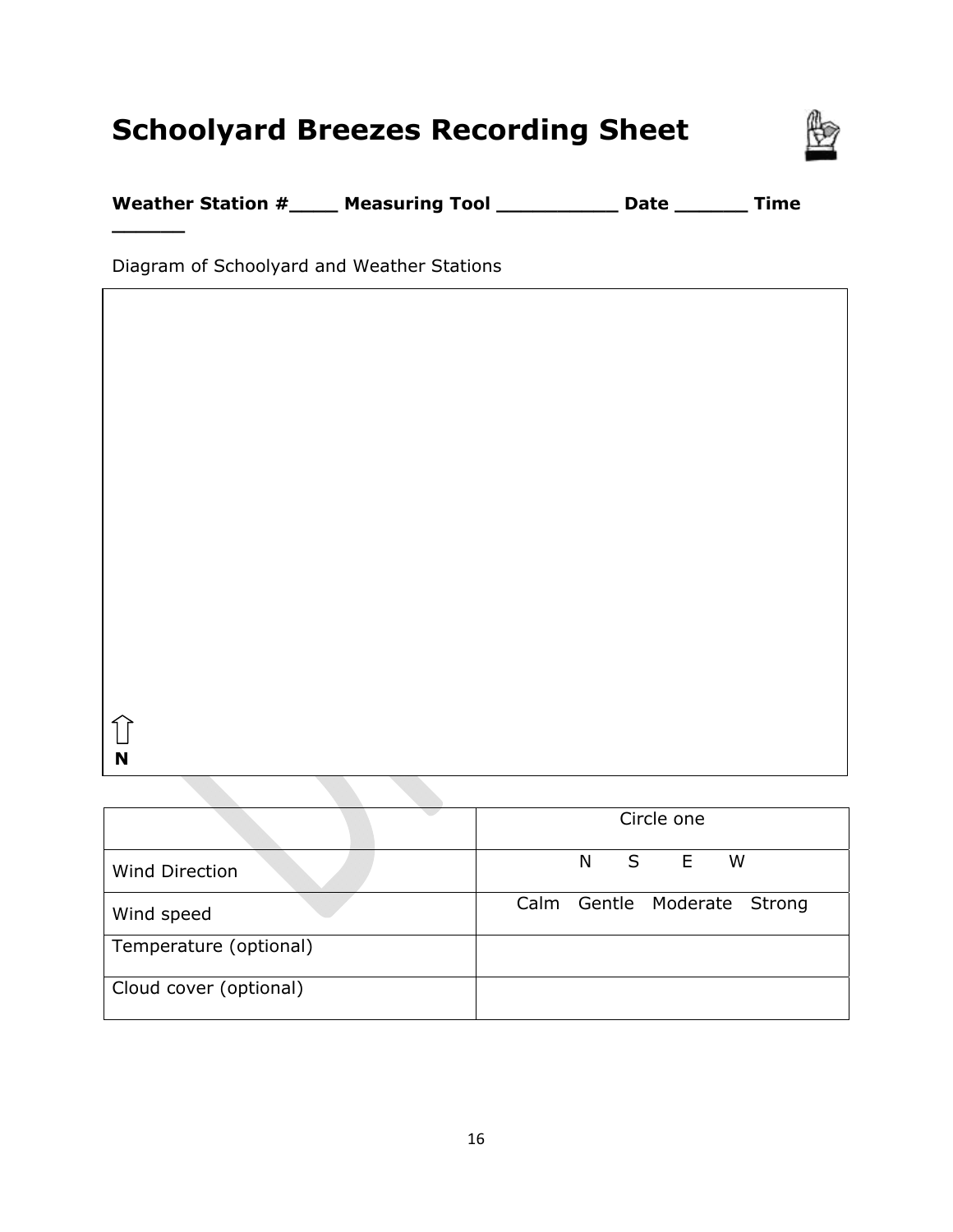**Possible Wind Direction Tools: wind vanes, wind direction indicators** 





#### **Possible Wind Speed Tools:**

Pinwheels, anemometers, and wind chimes (See **Wind Chime Rhapsody** in "What the Wind Does for Me"). To measure wind speed, students will need to develop a scale to gauge for calm, gentle, moderate, and strong categories (see **Wind Scale Chart** in "What the Wind Does for Me").

It may be difficult for students to count the number of revolutions wind speed tools complete when determining wind speed and because the instruments are made of paper, the instruments may not hold up in higher winds. If you need accuracy in mph when measuring wind velocity, a wind speed instrument that is easy to use and is fairly inexpensive may be ordered through Davis Instruments at <http://www.weatherconnection.com/product.asp?itmky=330807>.

Or, advanced students might want to try the protractor wind speed indicator from the *KEEP Activity Guide* (in the activity "Siting for Solar and Wind Energy"). NOTE: The wind scale can be adapted for young students by using calm, gentle, moderate, and strong to replace the numbers.

Wind instrument designs are fairly easy to find. An Internet search is a great way to find instructions for wind-measuring tools. Included are instructions from The Franklin Institute Online ([www.fi.edu/\)](http://www.fi.edu/) Blustery Beginnings: Windy Things to Make Web page ([www.fi.edu/tfi/units/energy/blustery.html](http://www.fi.edu/tfi/units/energy/blustery.html)).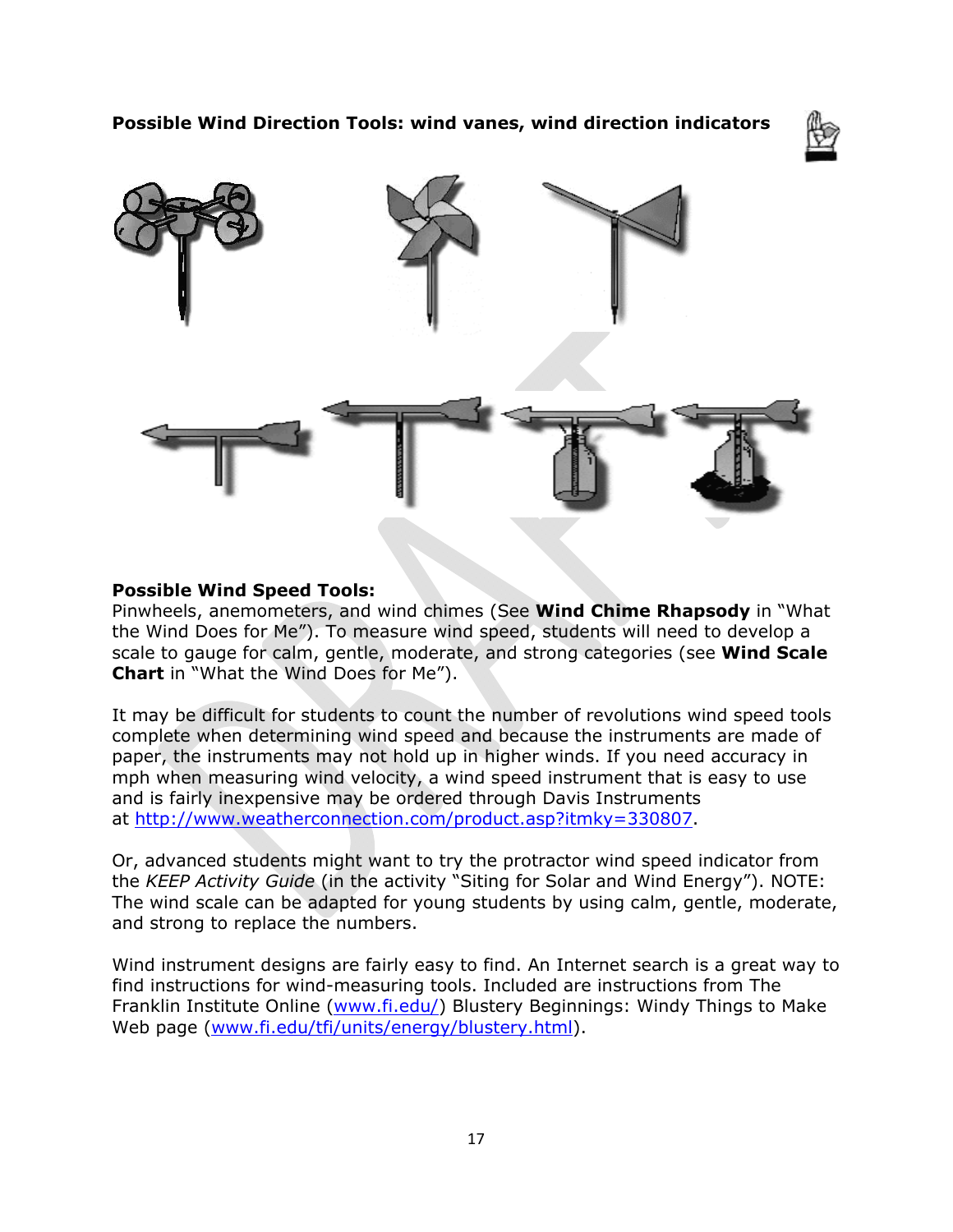#### **Wind Instrument Construction**

#### **Pinwheel Wind Collector**

#### **Materials:**

- A straight pin
- A square piece of construction paper (about 8.5" x 8.5")
- A sharpened pencil with an eraser
- Scissors

#### **Procedure:**



Lay the square of paper flat on a table and draw a line diagonally from each corner to the opposite corner. Mark the center of the square where the two lines cross and punch a small hole through it with the pencil tip. Next, cut along each line, topping about an inch from the hole in the center of the square. Take the straight pin and punch a hole in the top left corner of each of the four flaps. (No two holes should be next to each other.) Pick up a flap at a punched corner and carefully curve it over toward the center hole, securing it with the straight pin. Repeat this for the other flaps. When all four flaps are held by the straight pin, carefully lift the paper without letting the flaps unfurl. Lay the pencil flat on a table and carefully push the point of the straight pin into the side of the eraser.

Now your pinwheel is complete and ready to go. Pick up the pinwheel near the pencil point and let it catch the wind. Notice that the pinwheel only spins when the wind hits its center.

You now have a simple wind collector. The pinwheel is an example of a horizontalaxis active wind collector. It must be pointed into the wind in order to spin.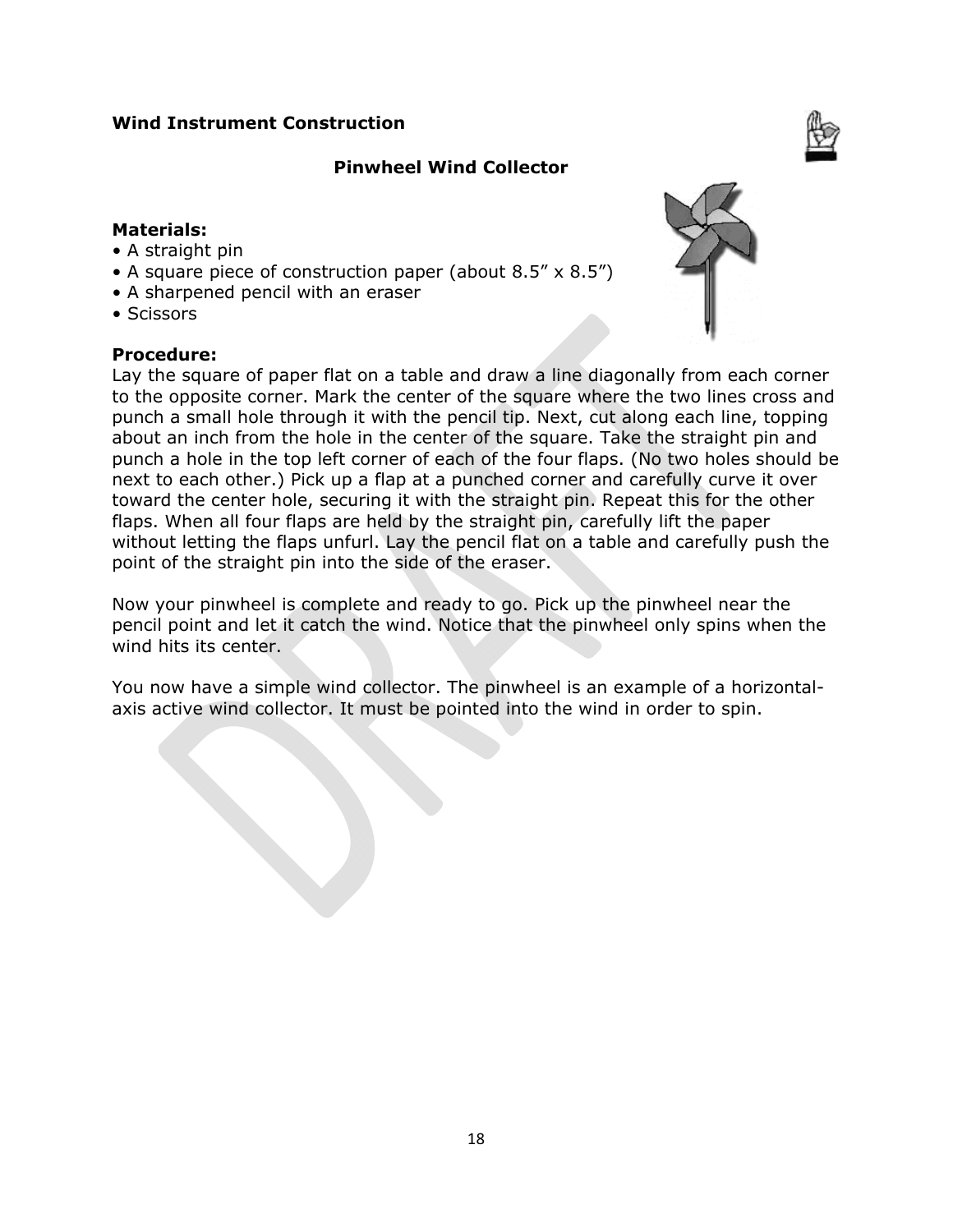#### **Wind Instrument Construction**

#### **Anemometer**

#### **Materials:**

- Five 3-ounce paper drinking cups
- Two straight plastic soda straws
- One straight pin
- Scissors
- Small stapler
- Sharp pencil with an eraser
- Paper punch

#### **Procedure:**

Take four of the paper cups. Using the paper punch, punch one hole in each, about a half inch below the rim.

Take the fifth cup. Punch four equally spaced holes about a quarter inch below the rim. Then, using a pencil, punch a hole in the center of the bottom of the cup.

Take one of the one-hole cups and push a soda straw through the hole. Fold the end of the straw, and staple it to the side of the cup across from the hole. Repeat this procedure for another one-hole cup and the second straw.

Now slide one cup and straw assembly through two opposite holes in the cup with five holes. Push another one-hole cup onto the end of the straw just pushed through the five-hole cup. Bend the straw and staple it to the one-hole cup, making certain that the cup faces in the opposite direction from the first cup. Repeat this procedure using the other cup and straw assembly and the remaining one-hole cup.

Align the four cups so that their open ends face in the same direction (clockwise or counterclockwise) around the center cup. Push the straight pin through the two straws where they intersect. Push the eraser end of the pencil through the bottom hole in the center cup. Push the straight pin into the end of the pencil eraser as far as it will go. Your anemometer is ready to use.

Your anemometer is useful because it rotates at the same speed as the wind. This instrument is quite helpful in accurately determining wind speeds because it gives a direct measure of the speed of the wind. To find the wind speed, determine the number of revolutions per minute. Next calculate the circumference of the circle (in feet) made by the rotating paper cups. Multiply the revolutions per minute by the circumference of the circle (in feet per revolution), and you will have the velocity of the wind in feet per minute. The anemometer is an example of a vertical-axis wind collector. It does not need to be pointed into the wind to spin.

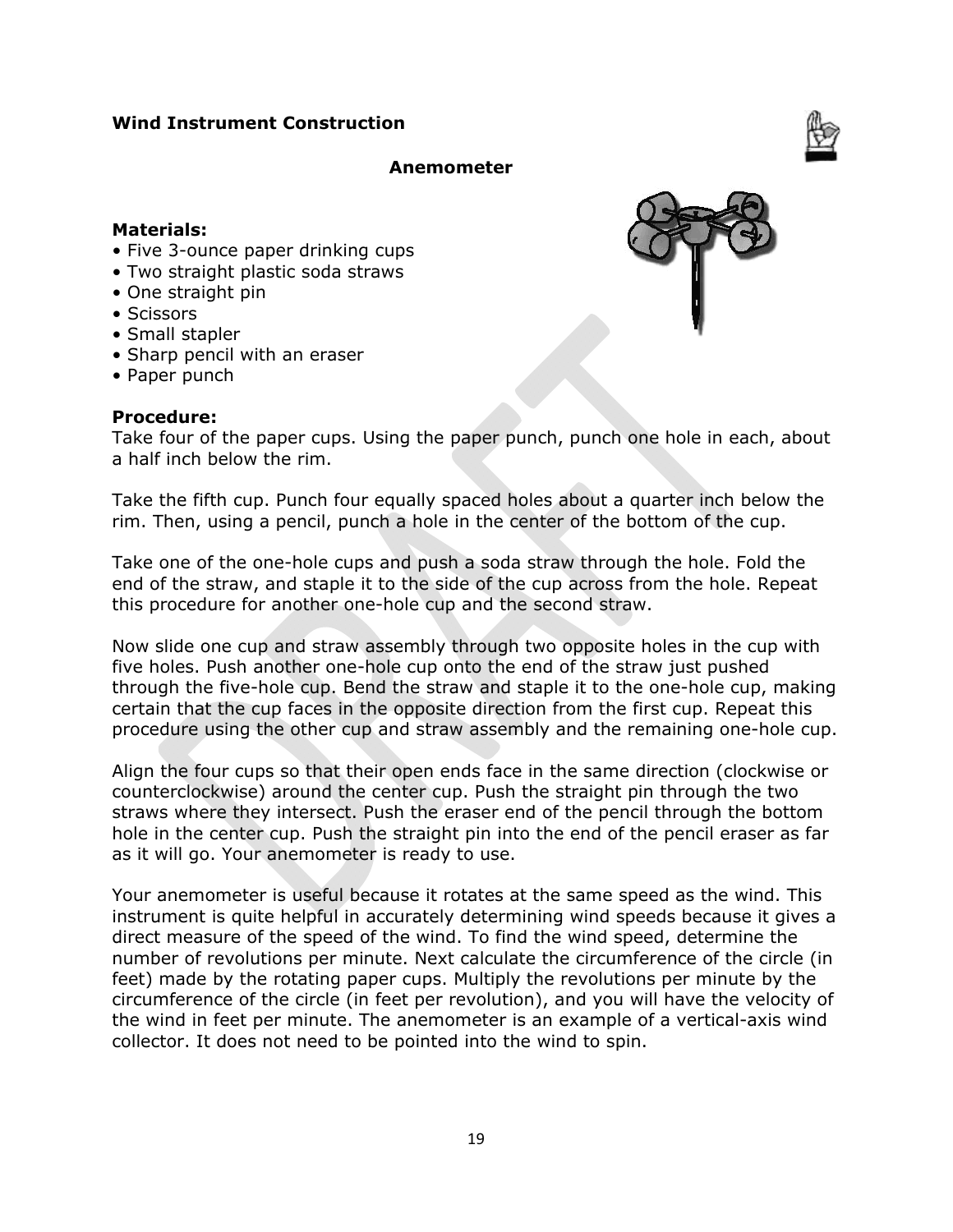#### **Wind Instrument Construction**

#### **Wind Direction Indicator**

#### **Materials:**

- One straight plastic soda straw
- One piece of construction paper
- A pencil with an eraser tip
- One straight pin
- Stapler
- Scissors

#### **Procedure:**

 $-431$ 



Cut one end off the piece of construction paper so that it is square. Fold one corner of the square over until it meets the opposite corner to form a large triangle. Crease the fold and open the paper. Cut along the fold to make two triangles. Fold one triangle in half once again and crease it along the fold. Next place an open edge of this folded triangle over the soda straw with the point toward the center of the straw and the other open edge at the end of the straw. Staple the tail to the straw. Next push the straight pin through the soda straw about one inch ahead of the front of the tail. Push the straight pin into the top of the eraser on the pencil. Your wind direction indicator is now ready to use.

Hold the wind direction indicator in the wind. It automatically turns around until the tail of the straw points away from the wind and the tip points into the wind. This instrument is useful in determining where the wind is coming from at any time and in noting variations during the day or from season to season. Hold your wind direction indicator in the wind and notice how often the wind direction changes.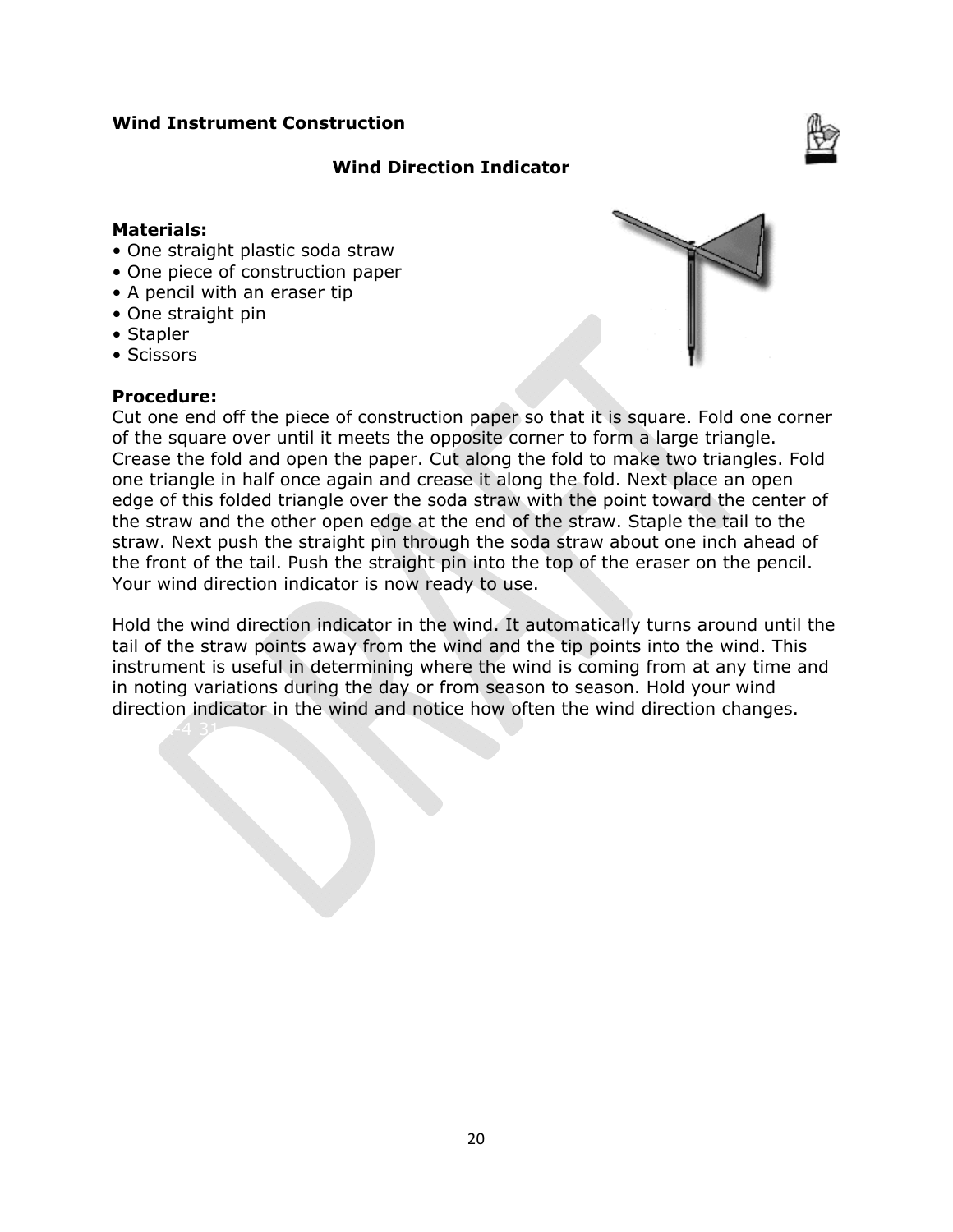#### **Windy Things to Make**



#### **Wind Vane**

#### **Before You Start:**

A weather vane is also called a wind vane. It is a tool for measuring wind direction. It spins on a rod and points in the direction from which the wind comes.

The weather vane is one of the oldest weather tools. The part of the vane that turns into the wind is usually shaped like an arrow. The other end is wide so it will catch the smallest breeze. The breeze turns the arrow until it catches both sides of the wide end equally. The arrow always points into the wind, telling you the direction from which the wind is coming. If the wind is blowing from the south, the wind is usually warm. If the wind is blowing from the north, the wind is usually cooler. The breeze turns the arrow on the weather vane until it catches both sides of the wide end equally.

#### **Materials:**

- Paper and pencil
- Scissors
- Cardboard
- Compass
- Plastic soft drink bottle
- Plastic drinking straw
- Shallow pan filled with rocks
- Felt-tipped marking pen

#### **Procedure:**

Ask the children what a weather vane is, and where they have seen weather vanes. Write down their answers. Ask them to draw a picture of a weather vane.

Have the children carefully cut an arrow with a tab from the cardboard, as shown. If the end opposite the arrow is longer and wider than the arrow, it will work better. Remind the children that scissors are sharp, so they must handle them carefully. Have them bend the tab slightly so the arrow turns easily when you put it in one end of the straw. They can put the other end of the straw in the bottle. Have them remove enough rocks from the pan to make room for the bottle and pile the rocks back around the bottle so it won't be blown over. (See illustrations above.)

A compass always points north. Have the children use their compass (or schoolyard landmark) to find north, and then mark the four sides of the bottle E, W, N, and S with a felt-tipped pen.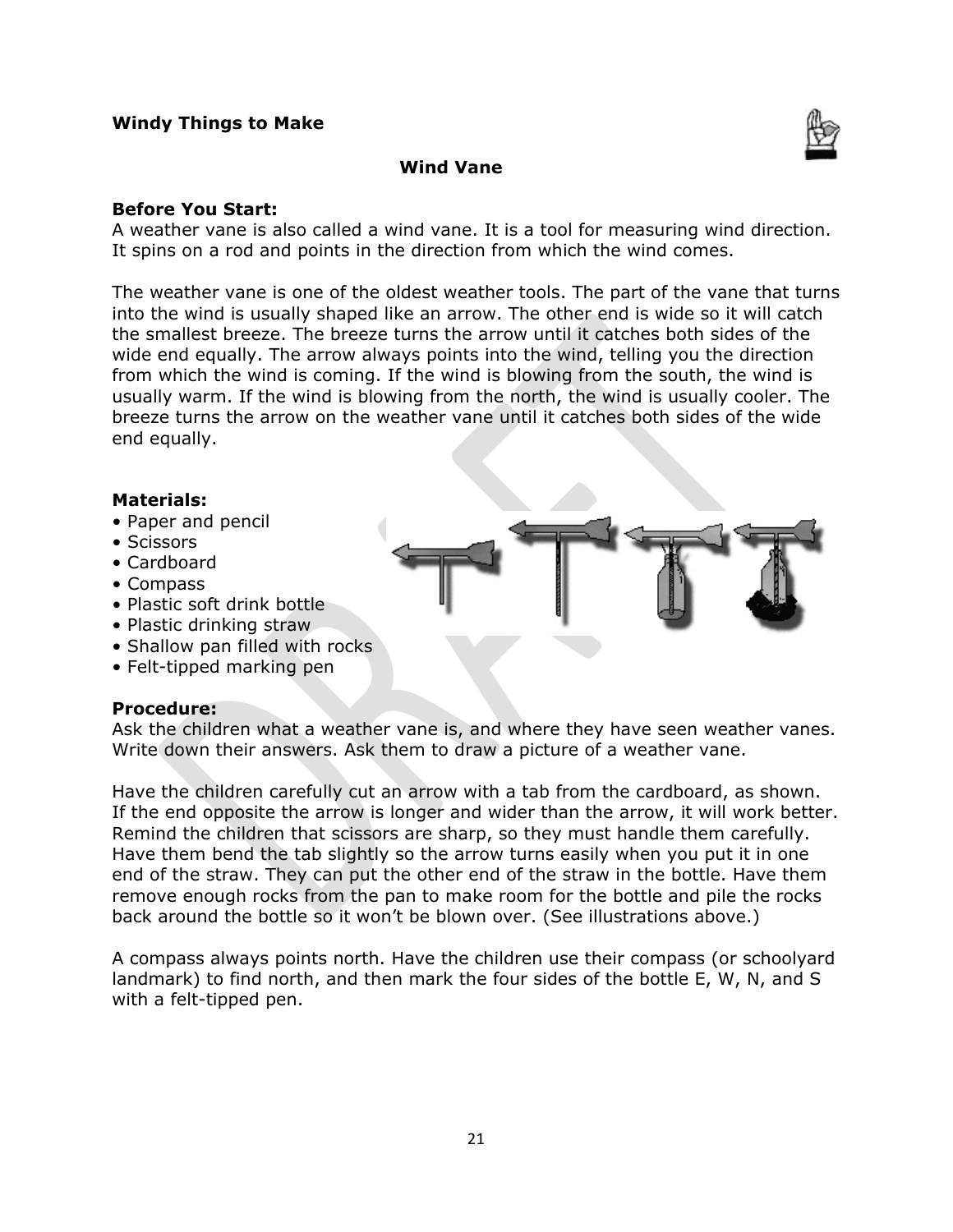#### **Windy Things to Make (Continued)**



Have the children set their wind vane in a high place such as the top of a playhouse or a slide. Make sure that it does not wobble or tilt and that it is unobstructed so it can catch the slightest breeze.

Have them watch their weather vanes closely and then describe how they work. Test them on windy days and again when there is just a light breeze.

#### **Background Information:**

A weather vane is a tool used to tell which direction the wind is coming from (many people mistakenly think the vane points in the direction the wind is going). This information can be useful in a number of ways; for example, early explorers needed to know what direction the wind was coming from to sail their ships, which helped them sail to America. Weather vanes are usually found on top of buildings so they will catch an open breeze. Look for them on top of barns, houses, weather stations, hardware stores, and other places that sell or use weather tools. The part of the vane that turns into the wind is usually shaped like an arrow. The other end is wide so it will catch the smallest breeze. Sometimes a metal rooster or other animal sits on top of the weather vane.

Some weather vanes have directional strips underneath the arrow to make it easier to read. Your markings on the bottle do the same thing.

It is easier to see how the energy from the wind moves your weather vane if it is up high and in an open area. You might also want to experiment by putting it on the ground.

Although a weather vane is one of the oldest weather tools, it is still used today to measure the direction of the wind. Weather vanes can only measure wind direction a few yards (meters) off the ground. Large, helium-filled weather balloons are used to measure winds high above Earth's surface. The balloons move with the same speed and in the same direction as the wind.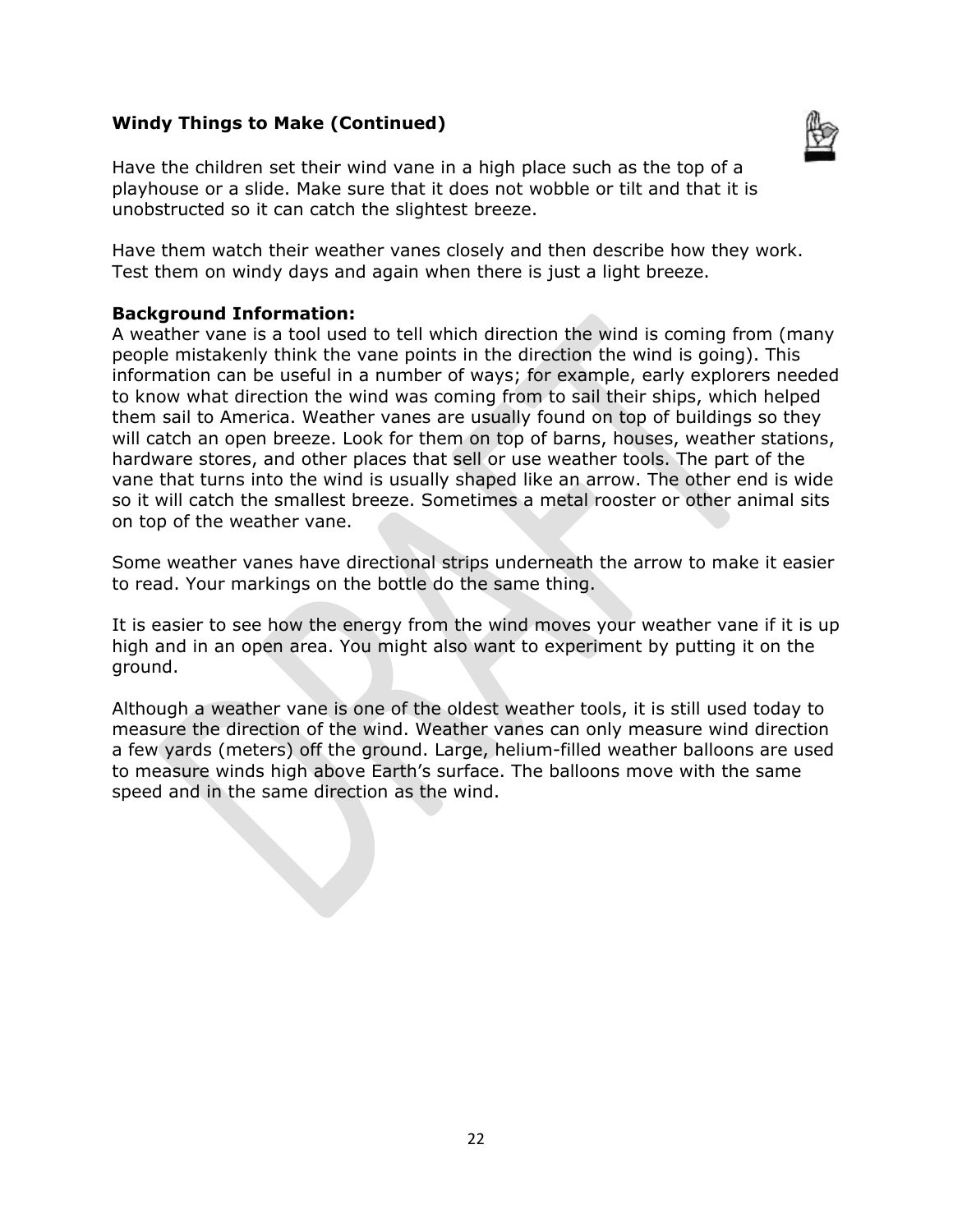# Solar Explorations

Adapted from *Doable Renewables* KEEP Activity Guide pages 41-43.

#### **SUMMARY**

Students will learn how why the sun heats different items

#### **OBJECTIVES**

Students will be able to explain what role colors and/or materials play in solar energy production and energy efficiency.

#### **BACKGROUND**

For more information, see the *Renewable Energy Fact Sheets* in the Appendix. Energy from the sun can reach us in two ways: heat and light. Solar energy is used to heat the air and water for applications such as space heating, pool heating, and water heating for homes and businesses. These technologies are solar thermal since they use the heating properties of solar energy. Solar thermal collectors are often mounted in a sunny spot like the roof of a building.

The color of the solar thermal collector plays an important part in collecting the sun's heat. Dark colors collect more energy than light colors.

Grade Level: K-4

Subject Areas: Science

Setting: Classroom and outdoor setting

Time:

Preparation: 50 minutes Activity: Two to three 50-minute periods

Vocabulary:

Energy, Heat, Solar energy, **Temperature** 

Materials: See materials listed under each of the *Sun Experiments.*

Therefore, a dark panel will collect more energy than a light panel. Darker colors are commonly used in the construction of solar panels.

Photovoltaic (PV) technology converts the sun's light energy directly into electrical current. The electrical current can be used right away or stored in a battery for future use. PV panels come in many shapes and sizes. You can see them on buildings or on roadside construction signs. New technologies are being developed to incorporate PV panels into building materials such as shingles.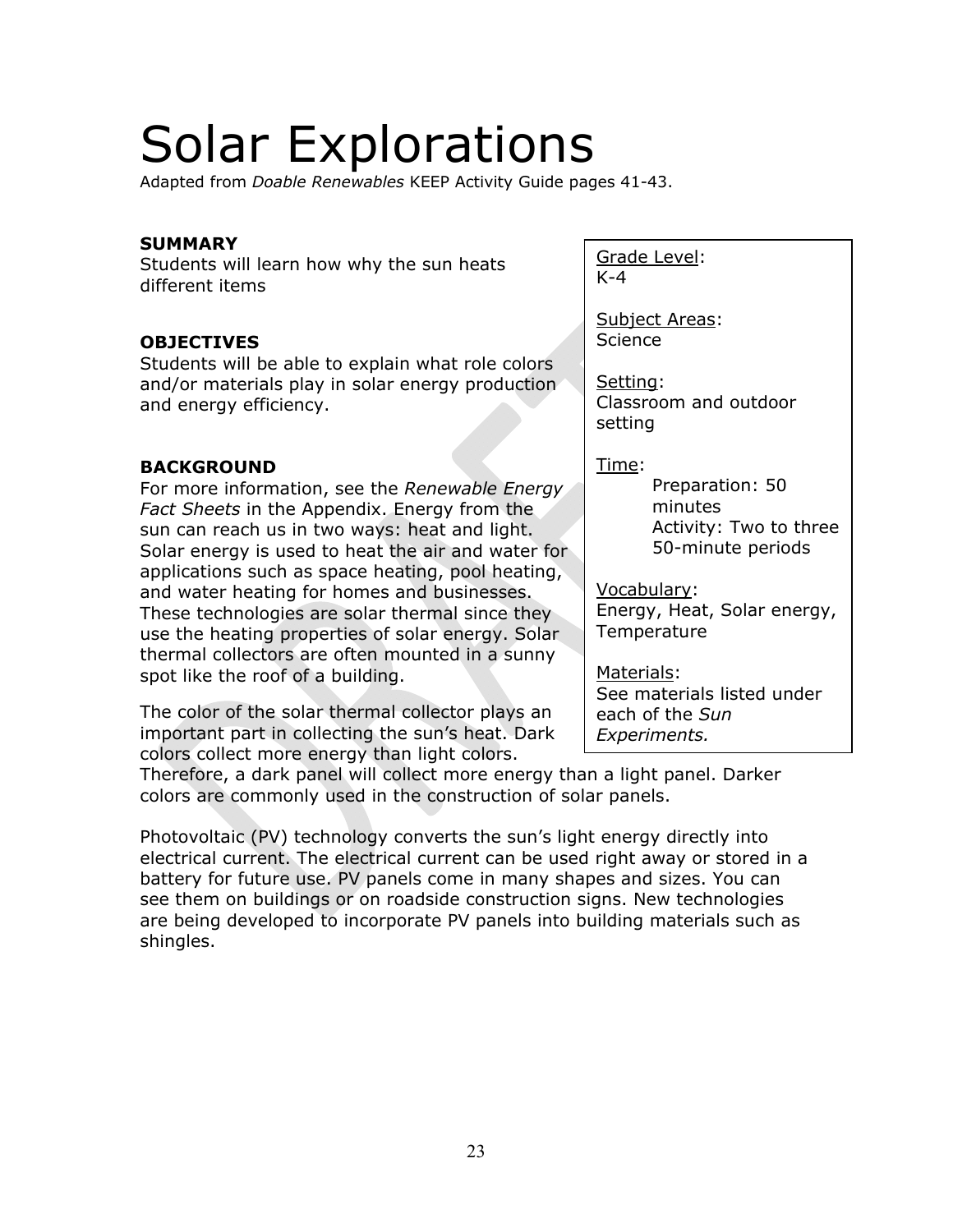#### **PROCEDURE Orientation**

Ask students which they would wear on a hot summer day – a black or a white shirt. Explain to students that they will be exploring how the sun affects materials and colors. Place an incandescent lamp so it shines on a piece of white paper and a piece of black paper for at least fifteen minutes. Ask students which paper will be hotter and why. Allow students to go feel the paper to see if they were correct.

#### **Steps**

1. Have students conduct the *Sun Experiments*. NOTE: *Sun Experiments*  includes a variety of ways students can explore different aspects of the sun and how sunlight is absorbed by other objects. You may want to conduct each experiment as a class or in small groups. Older students may conduct the experiments on their own at individual stations.

2. Tell students that they will be asked to figure out what happened in the experiments. They should think carefully about their answers and then discuss what they think with classmates.

#### **Closure**

Have students record and discuss the results on either a class chart or on a group data sheet of your design.

Questions:

- Ask students what color clothes they might wear on a hot, sunny day to stay cool? On a cold, sunny day to stay warm?
- What color roof might help melt snow?
- What color roof might help keep a home cool?

#### **ASSESSMENT**

#### **Formative**

- Are students able to identify which colors absorb the most light?
- Why do students think it might be important to know which materials absorb light?
- Can students explain which substances retained heat the longest after being removed from the sun?

#### **Summative**

Show students pictures of different types and colors of roofing materials (black roof, tin roof, clay, etc). Have students discuss what type of roof would maintain cool temperatures in a house and why. Ask them what material collects the sun's energy most effectively and could be used to build solar panels.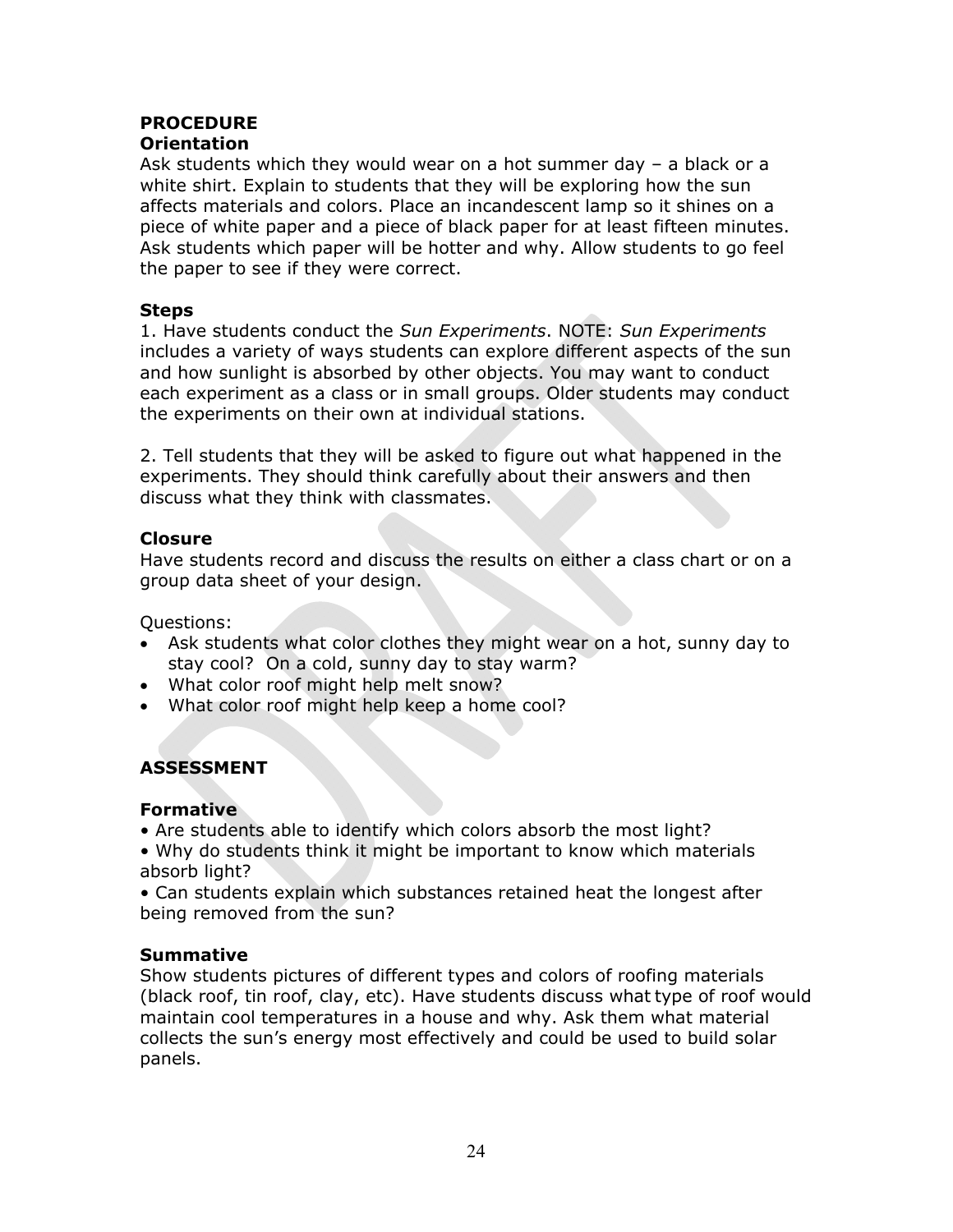## *Sun Experiments*



*Visit the KEEP Web site for more renewable energy investigations* 

### **Solar Soup Cans**

#### **Materials:**

16 soup cans Four shoeboxes and lids Shoebox 1 should be pre painted black inside Shoebox 2 should be pre painted white inside Shoebox 3 should be lined with aluminum foil Shoebox 4 should not be painted of lined inside 16 laboratory style thermometers – 1 for each soup can (Do not use oral thermometers.) **Salt** Sand/soil Water Shredded paper Plastic wrap Masking tape

\* A data sheet for Solar Soup Cans is located on the KEEP Web site on the *Doable Renewables* Support Page.

#### **Instructions:**

Divide students into four groups: A, B, C, and D. Have each group fill up four soup cans with water, sand/soil, shredded paper, and salt. Give Group A the shoebox with a black painted interior. Group B will use a box painted white inside. Group C will use a box lined with aluminum foil, and Group D will use a box without a painted inside (should not be black or white). Have students place thermometers in each can. Take an initial reading for each substance and leave the thermometers inside the soup cans.

Have each group place the soup cans in their boxes and set them in a sunny window. Cover each box with plastic wrap and secure it with masking tape. Be sure thermometers are arranged so students can read the temperatures without removing the plastic wrap.

At 10-minute intervals, students should read and record the temperature of each substance. They can stop after they have taken four or five temperature readings. Put lids on the boxes and remove them from the sun. After 15 minutes and again after 30 minutes, take the temperatures of the substances by quickly removing the lids and checking the thermometers. Record data on data sheet provided on Web site (or create your own).

NOTE: For younger grades, simplify the activity to test one aspect, either colors or materials.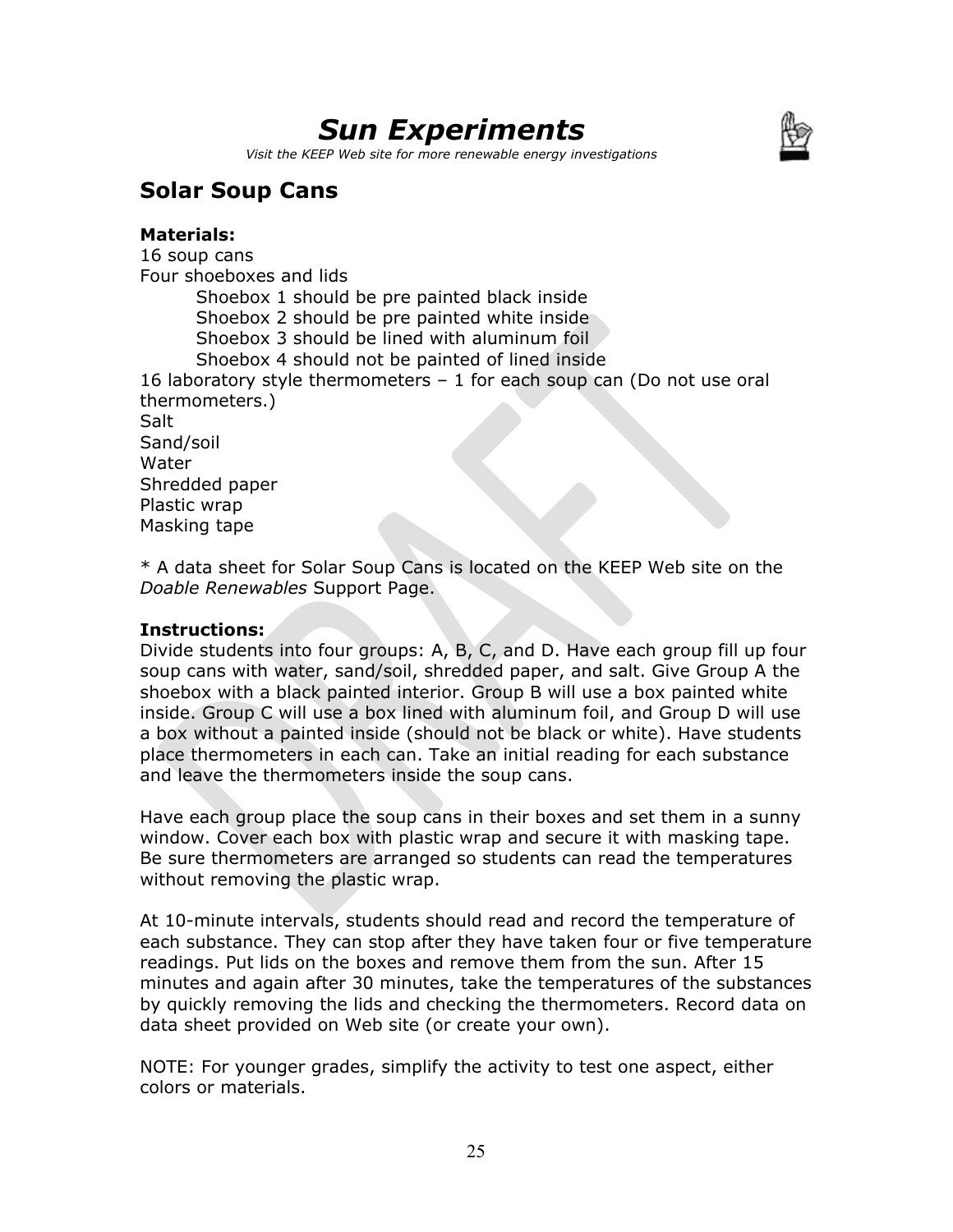### **Solar Balloon**



#### **Materials:**

Two large white bags and two large black bags Tape **Scissors** Kite string

\*Grades K-2: This activity could also be done with one bag of each other, eliminating the use of scissors and preparation for younger students.

#### **Instructions:**

Select one black bag, but do not open it. Lay the bag on a flat surface and, using scissors, cut open the sealed end of the bag. Get another black plastic bag, but do not cut off the end. Align the uncut bag with the cut bag so that the cylinder will be closed off at one end. Tape the adjoining open ends of the two black bags together (instead of using tape you can use a low setting on an iron to seal the ends of the bags). This should result in a two-bag cylinder or solar balloon with one closed end.

Repeat the procedure for the white bags.

When it is sunny and the winds are calm, take the black and the white solar balloons into a large open area free of obstacles. While holding the bags open walk or run to inflate the balloon. Using kite string, tie off the open end of the bags leaving extra string to hold onto the solar balloons. If there is a breeze, stand upwind of the balloons. The balloons may start to slide across the ground. If they do, walk with the balloons until the black one starts to rise, on its own.

**Grades K-2**: Then ask, "Do you think temperature inside of the bag will be different depending on the color of the bag? Why?"

**Grades 3-4**: Then ask, "What does the color of the bag have to do with absorbing heat so that one of bags rose more than the other?"

 (Molecules in the bag started to heat up and move faster which then caused more pressure inside the bag).

Before deflating each of the bags, have the students observe the temperature of the inside of each bag.